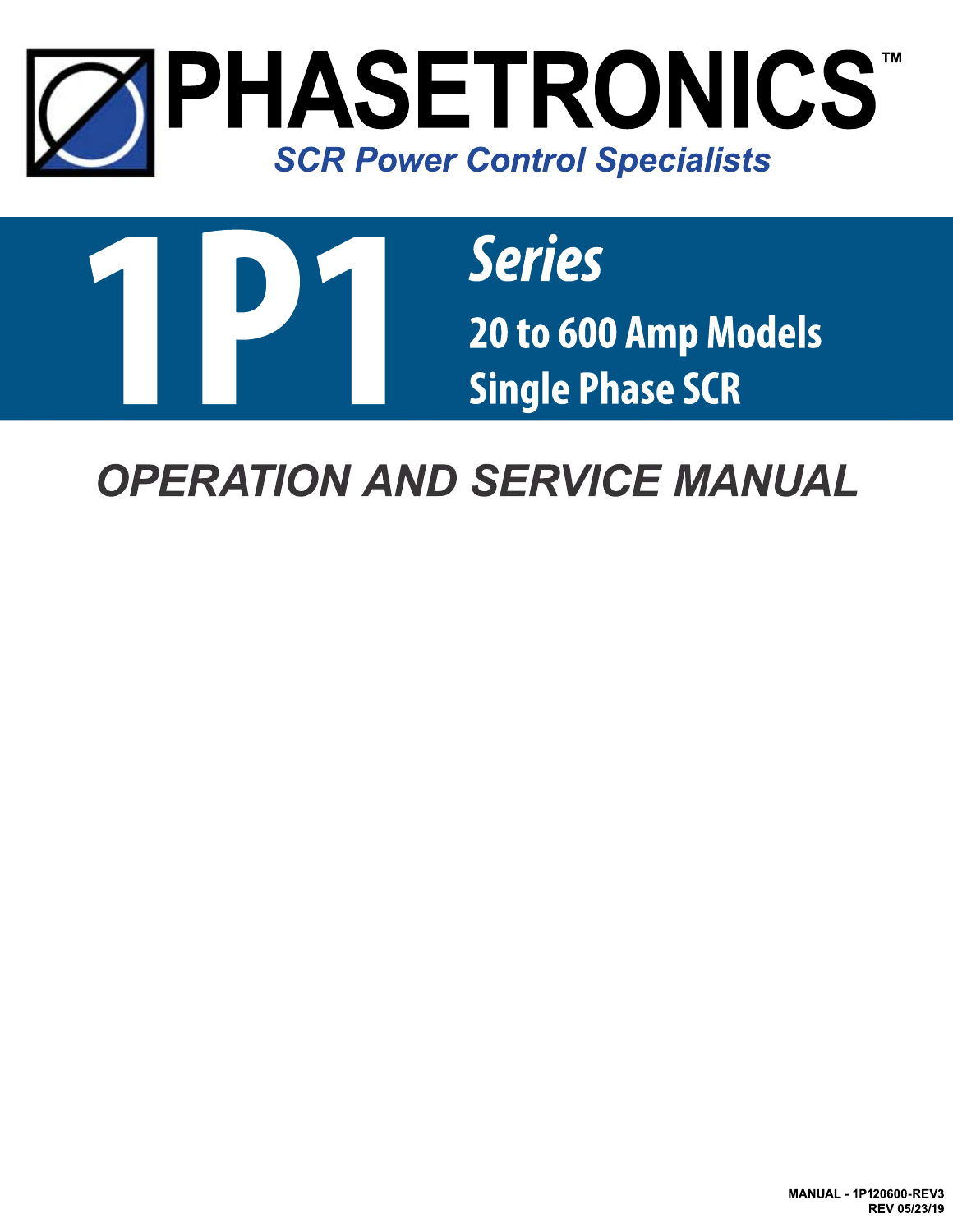# **Table of Contents**

| 1.1        |  |
|------------|--|
| 1.2        |  |
|            |  |
| 2.1        |  |
| 2.2        |  |
| 2.3        |  |
| 2.4        |  |
| 2.5        |  |
|            |  |
| 3.1        |  |
| 3.2        |  |
| 3.3        |  |
| 3.4        |  |
|            |  |
| 4.1        |  |
| 4.2        |  |
|            |  |
|            |  |
| 5.1        |  |
| 5.2        |  |
| 5.3        |  |
| 5.4        |  |
| 5.5        |  |
| 5.6<br>5.7 |  |
| 5.8        |  |
| 5.9        |  |
| 5.10       |  |
| 5.11       |  |
| 5.12       |  |
|            |  |
|            |  |
| 6.1<br>6.2 |  |
| 6.3        |  |
| 6.4        |  |
| 6.5        |  |
| 6.6        |  |
| 6.7        |  |
|            |  |
|            |  |
| 7.1<br>7.2 |  |
| 7.3        |  |
| 7.4        |  |
| 7.5        |  |
|            |  |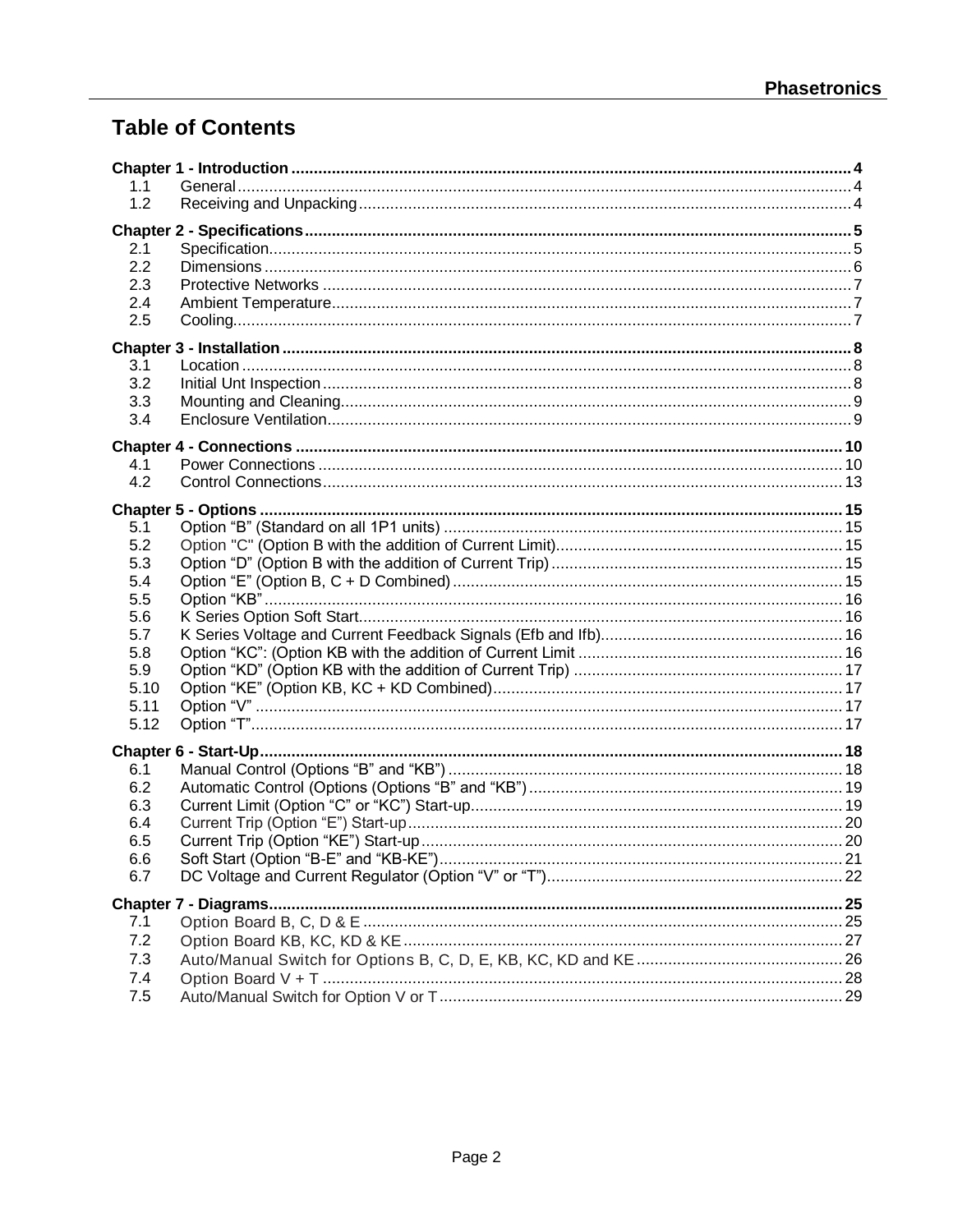# **Phasetronics**

| 8.2 |  |
|-----|--|
| 8.3 |  |
| 8.4 |  |
|     |  |
|     |  |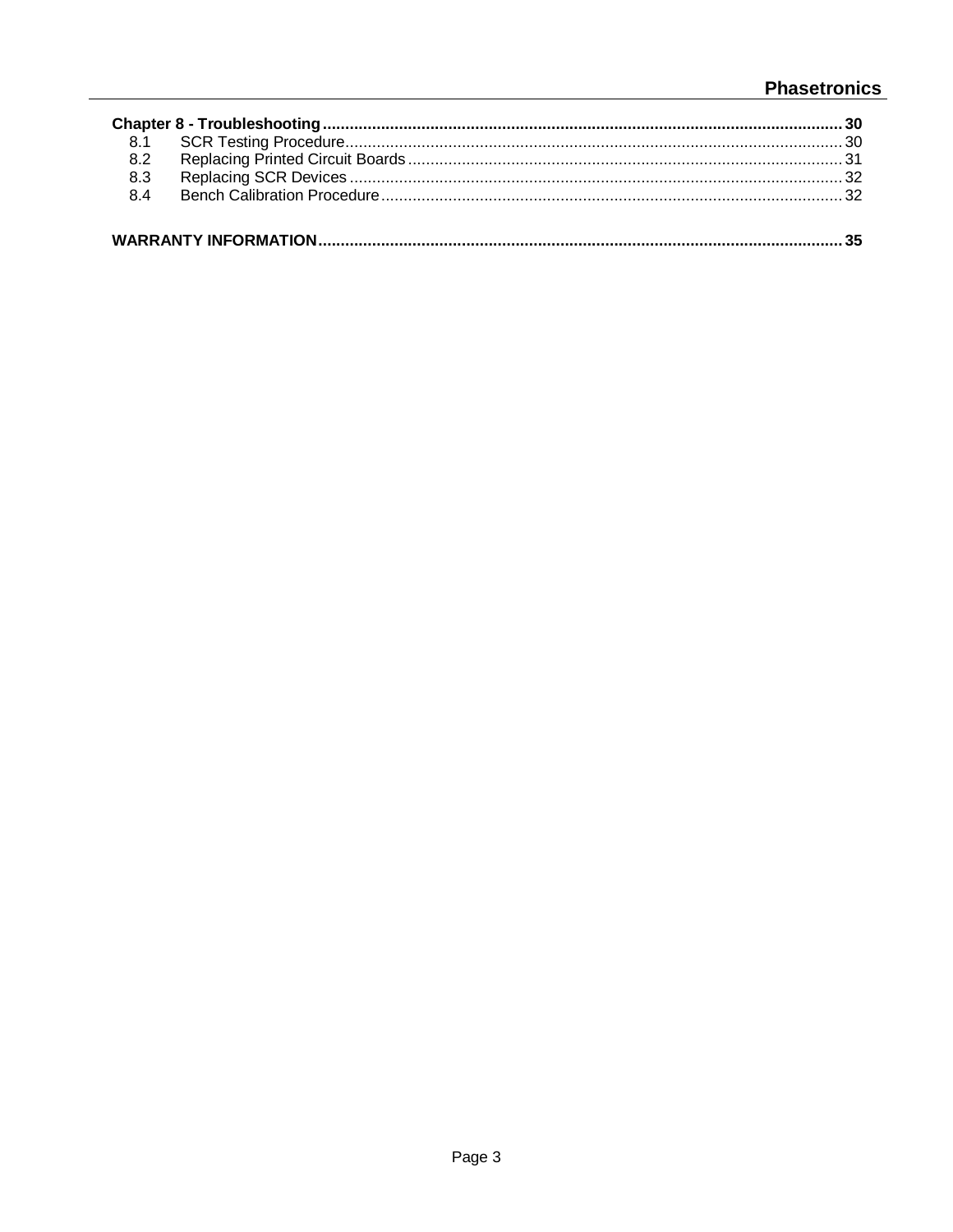# **Chapter 1 - Introduction**

### **1.1 General**

The **1P1 series** of power controls is a single phase controller available in 120 thru 575vac and with current ratings from 20 to 600A. It provides smooth, phase angle control of back to back SCRs for 0- 100% output power control. It comes standard with an optically isolated 4-20ma signal input, a manual potentiometer input and Load Voltage Regulation. The integral offset and gain adjustments allow tailoring of the output power with respect to the control signal input. Optional features such as Current Limit and Current Trip are also available. The SCRs are protected by MOVs (Metal Oxide Varistor) and a dv/dt network as standard. The 1P1 series is well suited for a variety of loads including inductive, resistive and high inrush.

## **1.2 – Receiving and unpacking**

Upon receipt of this product you should immediately do the following:

- Inspect the unit for possible shipping damage (if damaged, you should notify the freight carrier and file a claim immediately)
- Verify the model number on the unit matches your purchase order

### **Warning**



**DO NOT SERVICE EQUIPMENT WITH VOLTAGE APPLIED! Unit can be a source of fatal electrical shocks! To avoid shock hazard, disconnect all power sources before working on unit.**

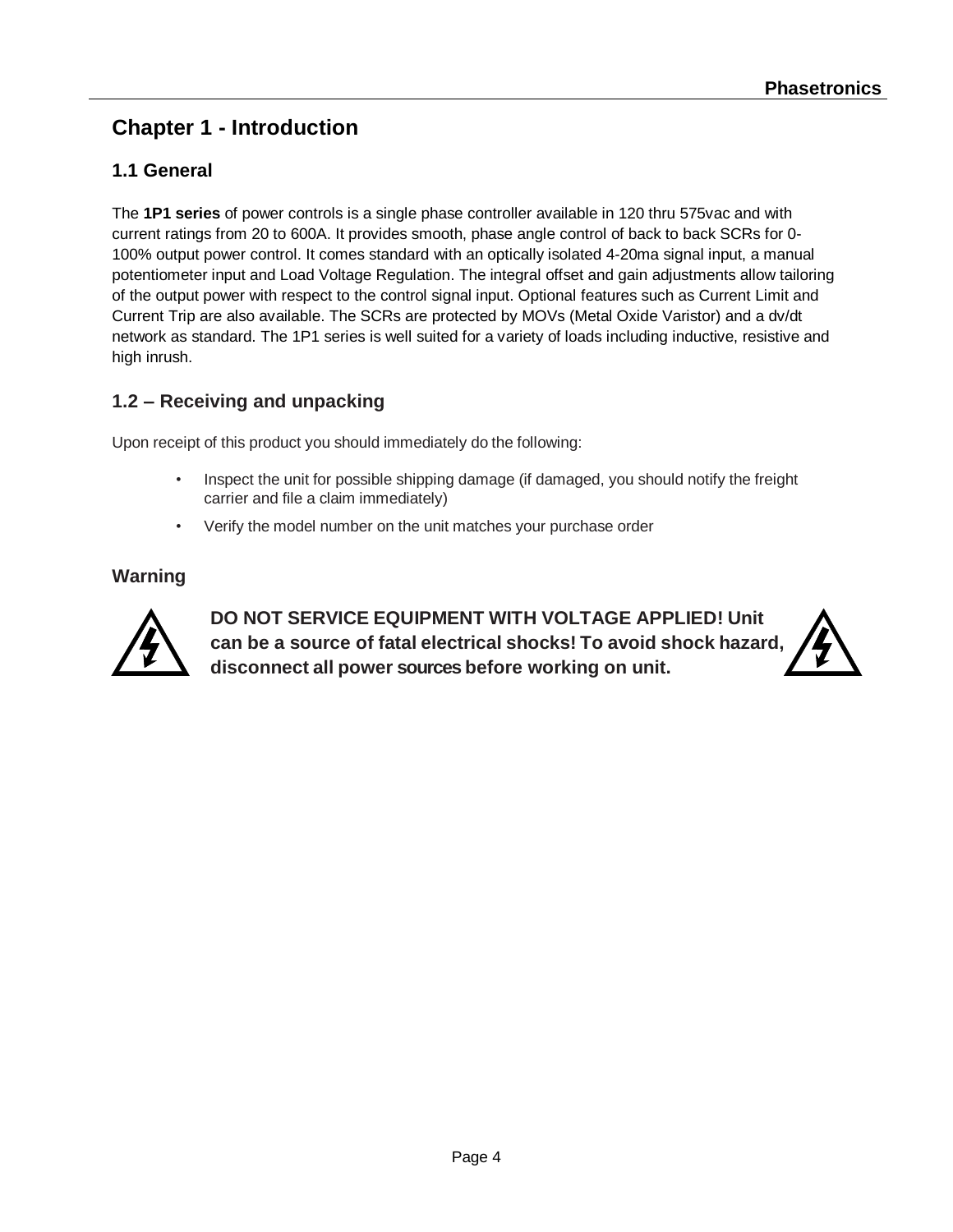# **Chapter 2 - Specifications**

# **2.1 - Specifications**

|                                                | Milliamp Input                                  | 4-20 mA Input Impedance - 510 ohms.                                                                                                                                                                                             |  |  |
|------------------------------------------------|-------------------------------------------------|---------------------------------------------------------------------------------------------------------------------------------------------------------------------------------------------------------------------------------|--|--|
| <b>External Inputs</b>                         | <b>Manual Control</b>                           | 10k ohm, 2 watt potentiometer, linear taper (customer provided).                                                                                                                                                                |  |  |
| <b>Output Current Rating (Model dependent)</b> |                                                 | 20 to 600 Amps.                                                                                                                                                                                                                 |  |  |
| <b>AC Supply Voltage</b>                       |                                                 | 120/208/240/380/415/480/575 Vac(+10% to -15%, 50/60 Hz) *                                                                                                                                                                       |  |  |
| <b>Type of Loads</b>                           |                                                 | Resistive / Inductive / Lamp.                                                                                                                                                                                                   |  |  |
| Soft Start:<br>Options<br><b>B, C, D, E:</b>   |                                                 | Set for initial half-second of operation at power on. Field<br>adjustable by potentiometer from 0.25 seconds to 60 seconds.<br>Ramp with DC signal change is factory set for 0.1 seconds<br>(adjustable with capacitor change.) |  |  |
|                                                | <b>Options</b><br>KB, KC, KD & KE:              | Set for initial half-second of operation at power on. Field<br>adjustable by potentiometer from 0.5 seconds to 25 seconds.<br>Ramp with DC signal change is factory set for 0.1 seconds<br>(adjustable with capacitor change.)  |  |  |
|                                                | Options V & T:                                  | Set for initial half-second of operation at power on. Field<br>adjustable by potentiometer from 1 second to 50 seconds.<br>Ramp with DC signal change is factory set for 0.1 seconds<br>(adjustable with capacitor change.)     |  |  |
| <b>Hard Firing Gate Pulse</b>                  |                                                 | A combination of a high-potential gate pulse and a rapid rise time<br>is used to prevent SCR damage due to di/dt stress.                                                                                                        |  |  |
| <b>Input Adjustments</b>                       | Gain                                            | 4-20 <sub>m</sub> A                                                                                                                                                                                                             |  |  |
| (B,C,D,E,KB,KC,KD & KE)                        | Offset                                          | 50% of gain maximum                                                                                                                                                                                                             |  |  |
| <b>Regulation</b>                              | Option:                                         | Load voltage regulation of $+/-2\%$ over a $+/-10\%$ line voltage<br>input change.                                                                                                                                              |  |  |
|                                                | <b>B.C.D.E.KB.KC.KD &amp; KE</b>                |                                                                                                                                                                                                                                 |  |  |
|                                                | Option V & T                                    | Specific to DC voltage applications, current and/or Voltage regulation<br>is 0.75%.                                                                                                                                             |  |  |
|                                                | Fusing                                          | Integral I <sup>2</sup> T fuse protects against short-circuit overloads.                                                                                                                                                        |  |  |
| <b>Protective</b>                              | <b>Transient Voltage</b><br>Suppressor          | Integral MOV (Metal Oxide Varistor) protects against<br>high potential transient voltage.                                                                                                                                       |  |  |
| <b>Networks</b>                                | <b>SCR Peak Inverse</b><br>Voltage (PIV Rating) | 1500V                                                                                                                                                                                                                           |  |  |
|                                                | <b>RC</b> Snubber                               | RC snubber network prevents false firing due to dv/dt<br>characteristics                                                                                                                                                        |  |  |
| <b>Ambient Temperature</b>                     |                                                 | Operating range is from 0°C thru 40°C (32°F thru 104°F)                                                                                                                                                                         |  |  |

\* Dependent on model configuration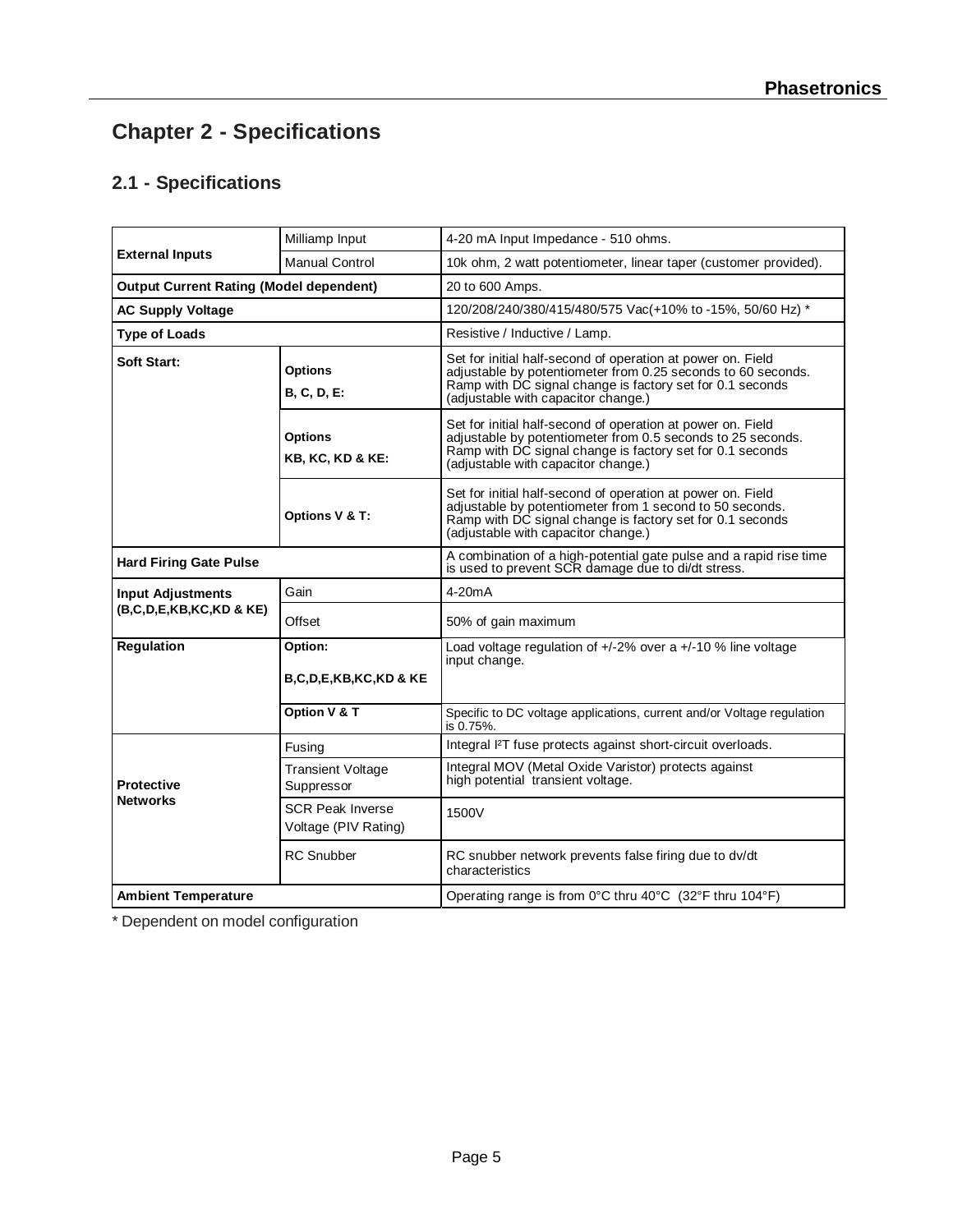# **2.2 - Dimensions**



| <b>1P1 AMPS</b> | н       | w       | D       | F       |         | в       |
|-----------------|---------|---------|---------|---------|---------|---------|
|                 | (inch.) | (Inch.) | (Inch.) | (Inch.) | (Inch.) | (Inch.) |
| $20 - 40$       | 10.5    | 6.50    | 4.50    | 0.3125  | 9.875   | 5.875   |
| 75              | 10.5    | 6.50    | 6.00    | 0.3125  | 9.875   | 5.875   |
| 110-225         | 13.0    | 8.50    | 9.75    | 2.25    | 8.50    | 7.125   |
| 300-600         | 21.0    | 11.0    | 10.5    | 0.3125  | 19.25   | 9.25    |

C = Mounting Hole Diameter

 $D =$  Depth of the unit

Dimensions are subject to change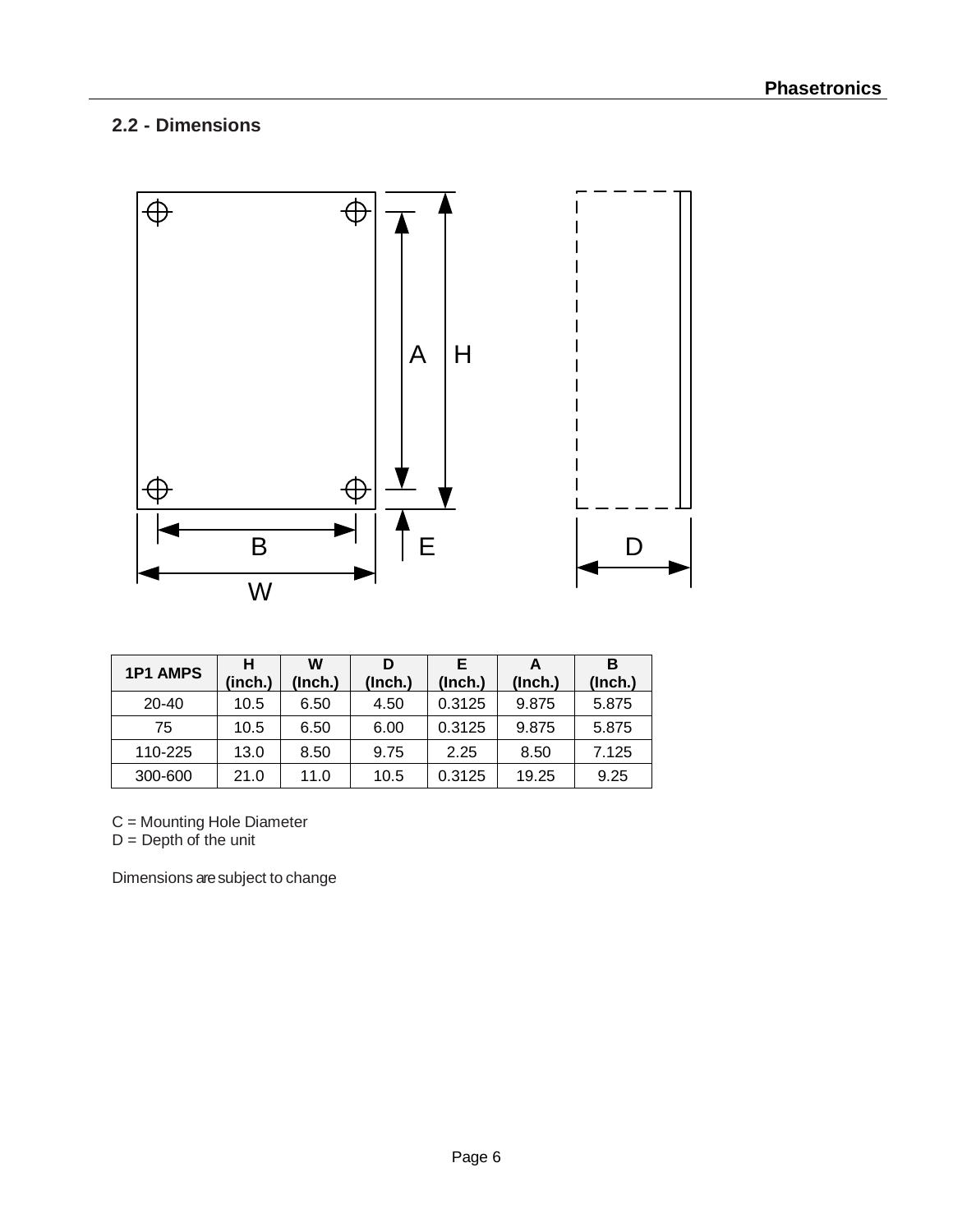### **2.3 - Protective Networks**

Transient Voltage Suppressor (Standard): Integral MOV (Metal Oxide Varistor) protects against high potential voltage spikes.

RC Snubber (Standard): RC Snubber networks are used to prevent false firing due to dv/dt characteristics.

SCR Peak Inverse Voltage (PIV Rating) for line voltage 120 ~ 575V: 1500V for all models.

### **2.4 - Ambient Temperature**

Ambient temperature operating range: 0 to 40 °C (32 to 104 °F).

Transportation and storage range: 0 to 65 °C (-30 to 149 °F).

**Note:** Output current rating decreases by 10% for each 5 °C rise (9 °F) in ambient temperature over 40 °C (104 °F) to a maximum of 60 °C (140 °F).

### **2.5 - Cooling**

Units rated 20 to 225 Amps are convection cooled. Units rated 300 Amps and above are fan cooled.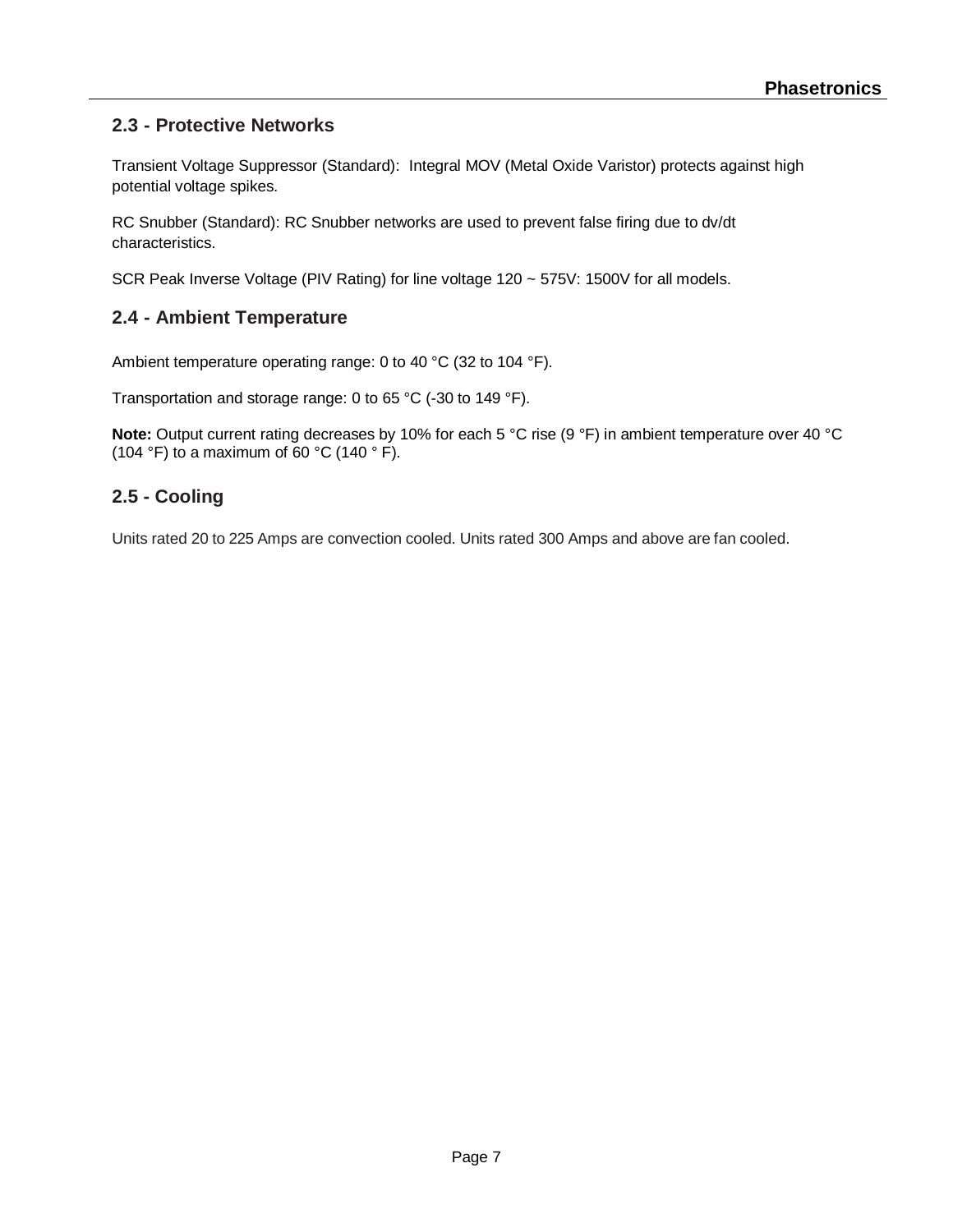# **Chapter 3 - Installation**

### **3.1 - Location**

Proper location of the **1P1 Series** is necessary to achieve specified performance and normal operation lifetime. The **1P1 Series** should always be installed in an area where the following conditions exist:

- Ambient operating temperature: 0 to 40 degrees C (32 to 104 degrees F) - Type 1 ventilated enclosure
- Protected from rain and moisture
- Humidity: 5 to 95% non-condensing
- Free from metallic particles, conductive dust and corrosive gas
- Free from excessive vibration (below 0.5G)
- Open panel units must be mounted in the appropriate type of enclosure. Enclosure size and type must be suitable to dissipate heat generated by the SCR power control. (NEMA 1 style enclosures can be forced ventilated to reduce size.) Use the following formulas for sizing non-ventilated enclosures:

Non-vented painted metal enclosures:  $\left(\frac{\text{FLA} \times 1.5}{7}\right)$  = sq. ft of exposed area  $\mathcal{N}$  7

Non-vented stainless steel enclosures:  $\left( \frac{\text{FLA} \times 1.5}{4} \right)$  = sq. ft of exposed area  $\sqrt{4}$ 

Mount units vertically so heat sink fins are parallel to vertical mounting surface. Non Fan cooled units must be mounted with the power terminals located at the bottom to ensure proper cooling.

#### **Notes:**

- **-** FLA is the 1P1 unit current rating.
- **-** The area of the enclosure that is against the wall when mounted is not included in the "Exposed" area for cooling considerations.

### **3.2 - Initial Unit Inspection**

Prior to installing the **1P1 Series** unit make a complete visual check of all the equipment for possible damage in shipping and handling. Report damage immediately before attempting to run unit. Check for loose mechanical assemblies or broken wires which may have occurred during transportation or installation. Loose electrical connections will increase resistance and cause the unit to function improperly. Prior to beginning the installation verify the 1P1 Series unit is rated for the proper voltage and current for the load.

### **Warning**



**Do not service equipment with voltage applied! Unit can be source of fatal electrical shocks! To avoid shock hazard, remove all sources of power before working on controller. Warning labels must be attached to terminals, enclosure and control panel to meet local codes.**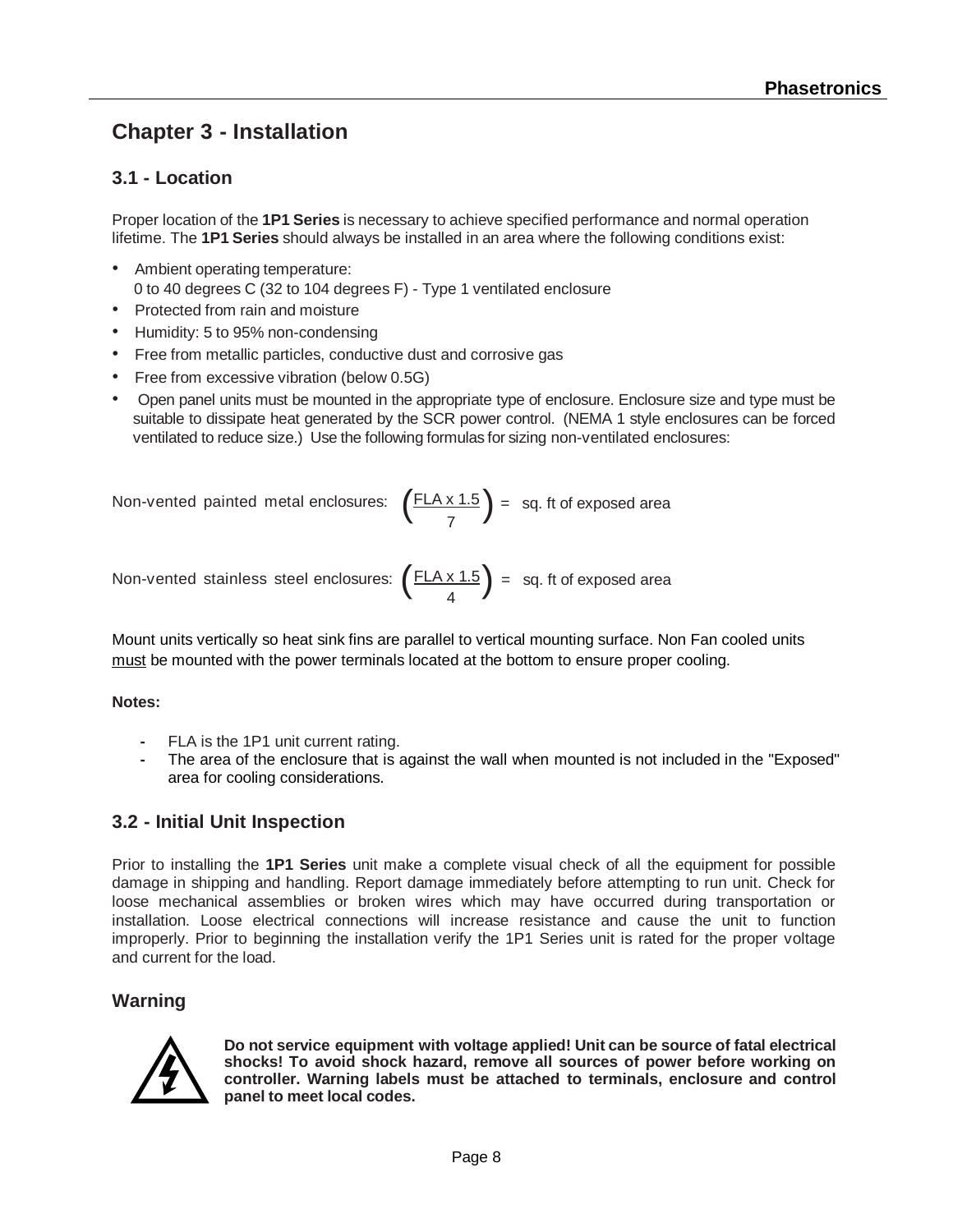### **3.3 - Mounting and Cleaning**

If mounting the **1P1 Series** unit in an enclosure requires drilling or punching holes in the enclosure, cover the electrical assembly to prevent metal filings from becoming lodged in areas which can cause clearance reduction or actually short out electronics. After work is complete, thoroughly clean the area and re-inspect the **1P1 Series** unit for foreign material. Make sure to observe the required wire bending space per NEC, NFPA and local codes when installing the unit. To maximize effective air flow and cooling, the unit must be installed with its heat sink ribs oriented vertically and running parallel to the mounting surface. If the unit has a fan, install unit so the fan blows upward vertically.

In dirty or contaminated atmospheres the unit should be cleaned on a regular basis to insure proper cooling. Do not use any chemicals to clean the unit. To remove surface dust, use 80 to 100 psi clean dry compressed air only. A three inch high quality dry paint brush is helpful to loosen the dust prior to using compressed air on the unit.



# **WARNING! Remove all sources of power before cleaning the unit.**



### **3.4 – Enclosure Ventilation**

75, 110 and 225 Amp units require a 120 cfm box ventilation fan for NEMA 1 enclosures. 300 Amp and larger units require a 240 cfm vent fan. See example below.



#### **Figure 1** - Enclosure

**Note:** Any box size should be selected in coordination with minimum field wiring bending space requirements per local and National Electrical Codes.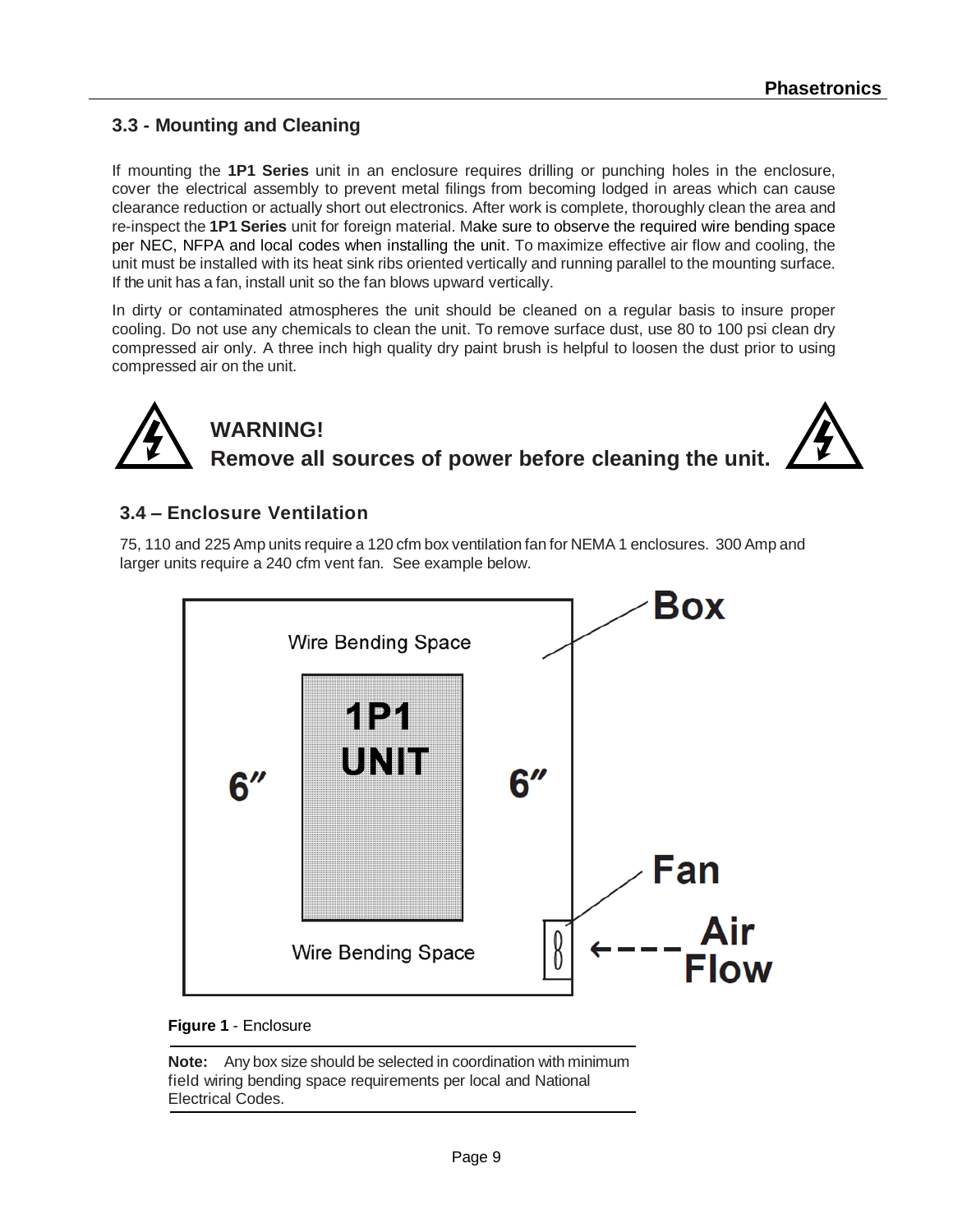# **Chapter 4 - Connections**

### **4.1 - Power Connections**

#### **4.1.1 - Options B, C, D, E, KB, KC, KD, KE**

- 1. Connect the Line 1 input power cables to the terminal on the unit marked L1.
- 2. Connect the Load input power cable to the terminal on the unit marked T1.
- 3. Connect the Load output power cable and the L2 power cable together.
- 4. Using a 14awg, 600v wire, fused at 2A, connect the L2 power to TB2 pin 7 on the 1P1 unit option card.

#### **4.1.2 - Options V & T**

1. Connect the L2 lead to TB4-4 on the PTR trigger card.

Note: The trigger card is located under the option card in units rated 20-75A.

See Fig 2a to 2c for overall wiring schemes.



**Figure 2a:** 20, 40, 75 AMP UNITS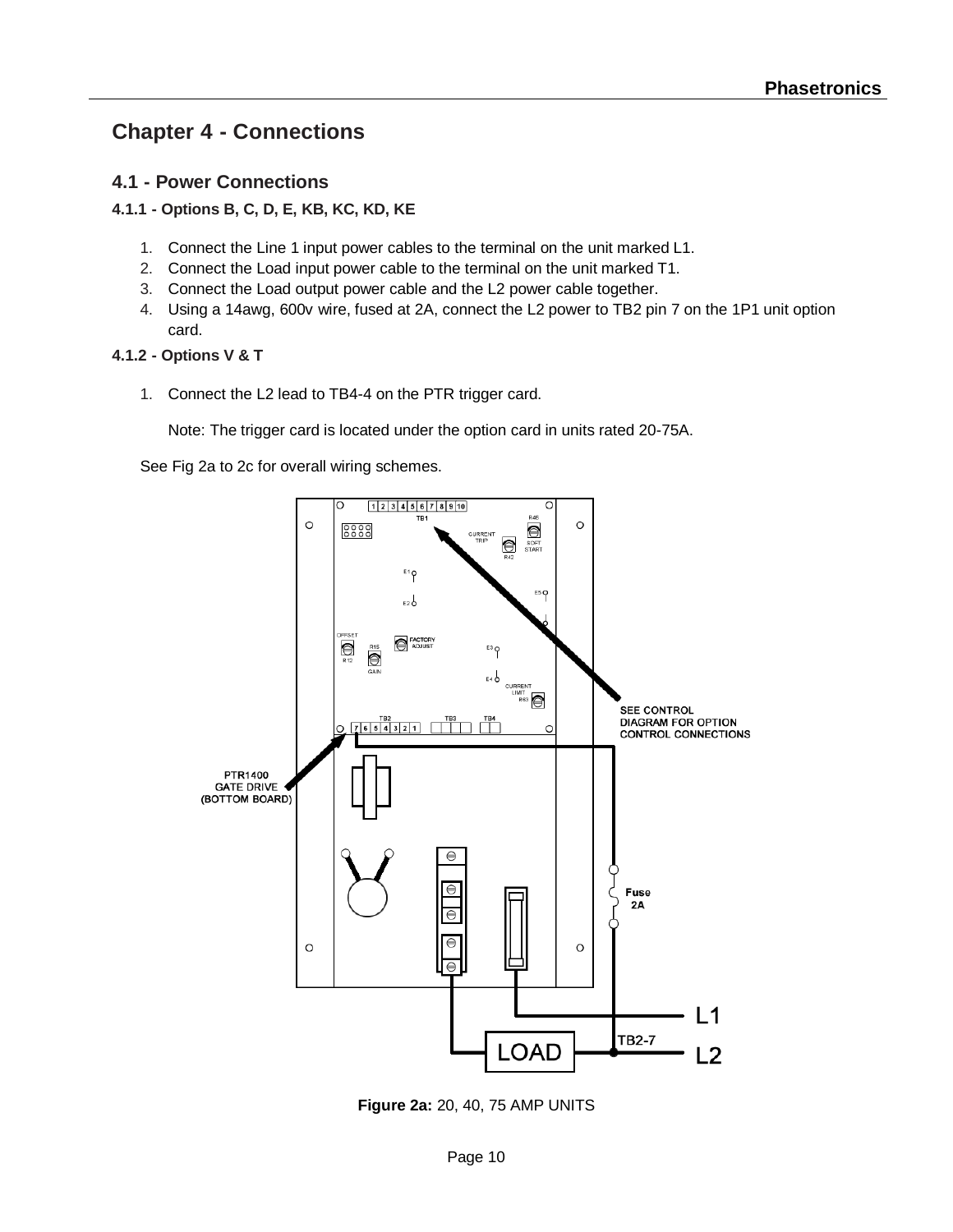

**Figure 2b:** 110, 140, 175 AMP UNITS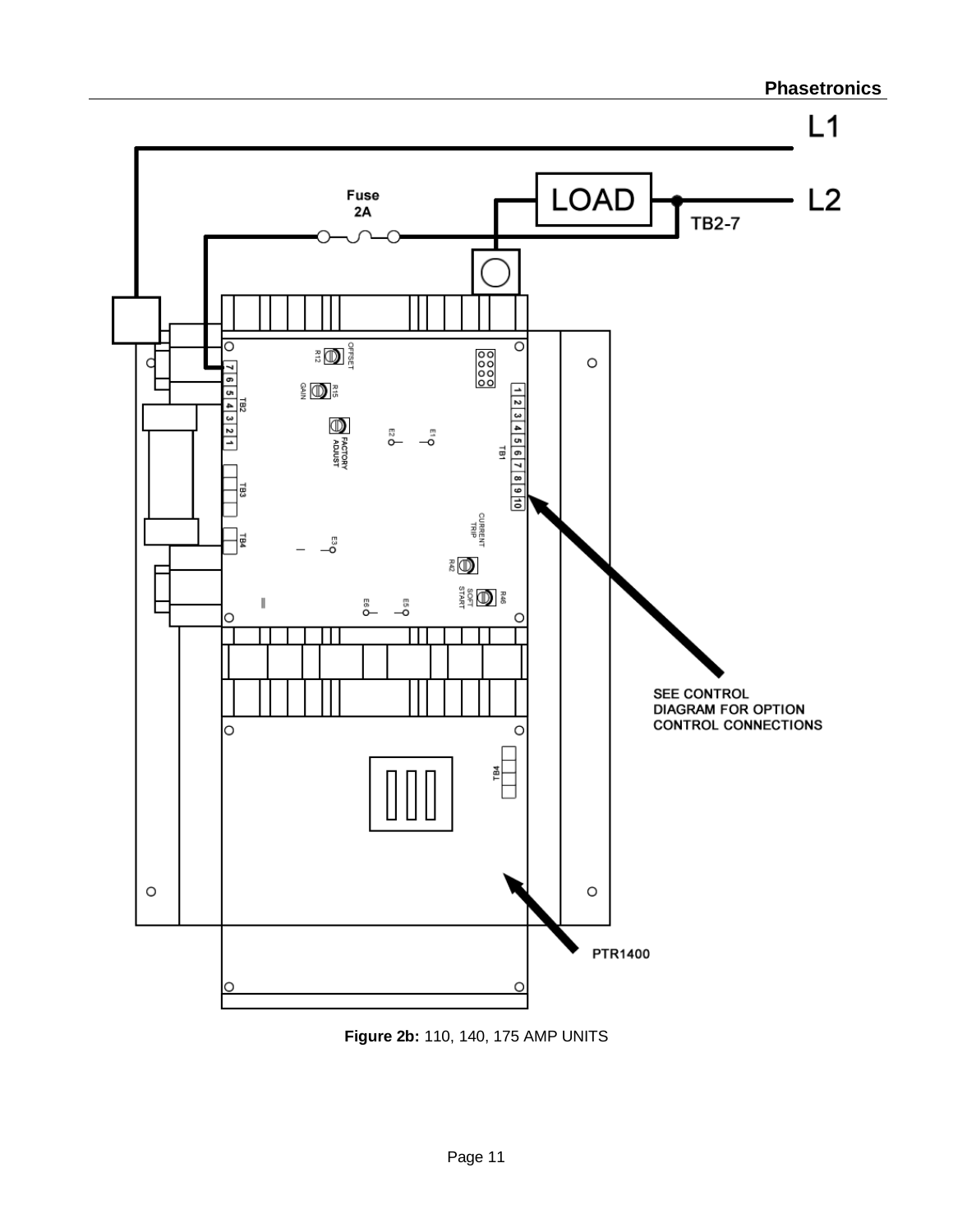

**Figure 2c:** 225, 300, 400, 500, 600 AMP UNITS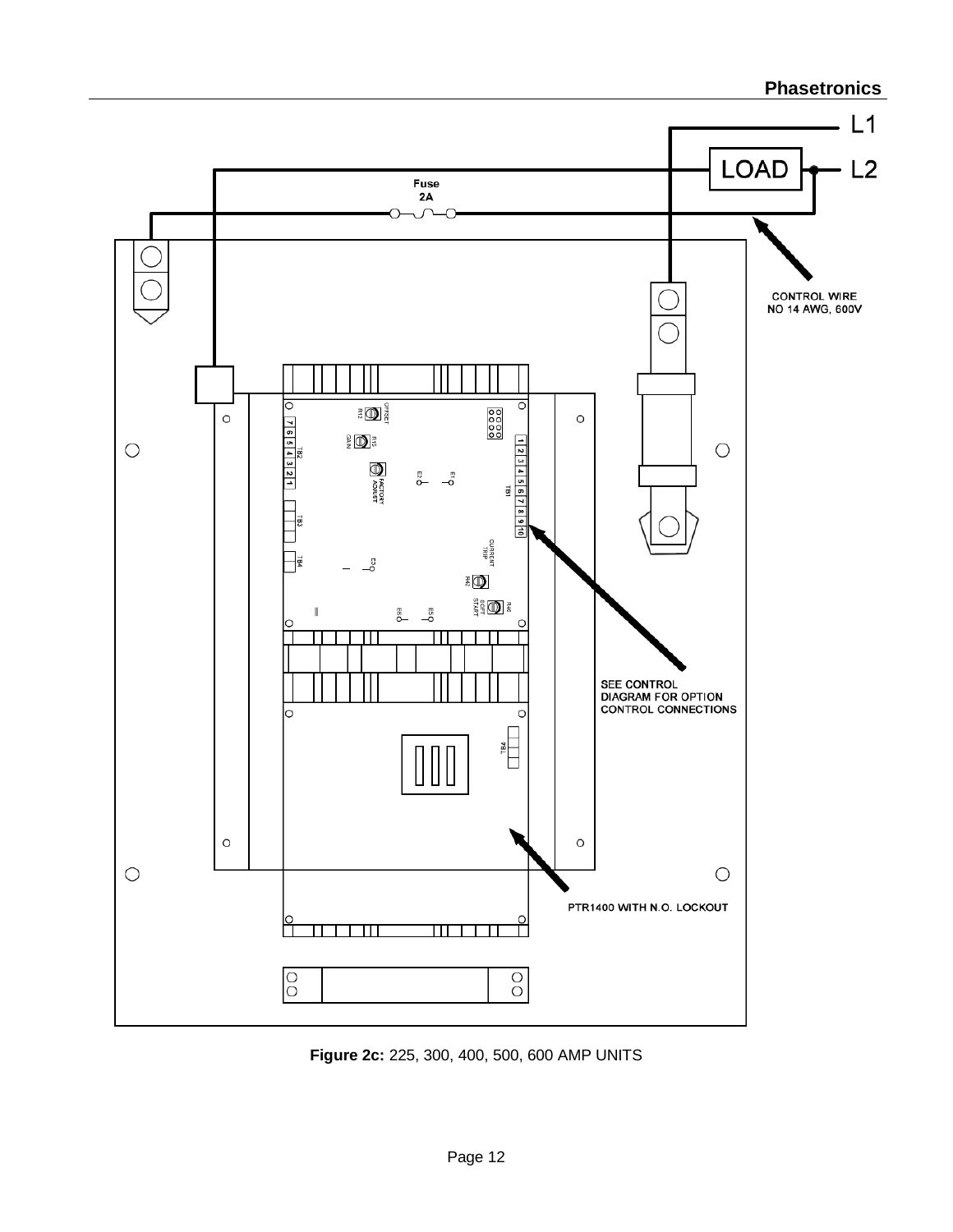### **4.2 - Control Connections**

#### **4.2.1 Manual Control**

- 1. The connection of the manual potentiometer is not required for automatic operation.
- 2. For B, C, D & E the potentiometer is connected to TB1 -3, -6 & -9. (Fig 3) For KB, KC, KD & KE the potentiometer is connected to TB1-5, -6 & -7. (Fig 4) For V or T there are two manual control potentiometers. (Fig 5) The Voltage control potentiometer is connected to TB1-3, -4 & -5. . The Current Control potentiometer is connected to TB1-8, -9 & -10. Refer to Section 7 for specific option card type and connection locations.
- 3. Manual potentiometer is 10K ohm, 2 watts linear resistance taper.
- 4. If you are using only manual pot control, proceed to chapter 5 & 6 Start-up details.



**Figure 5** – Potentiometer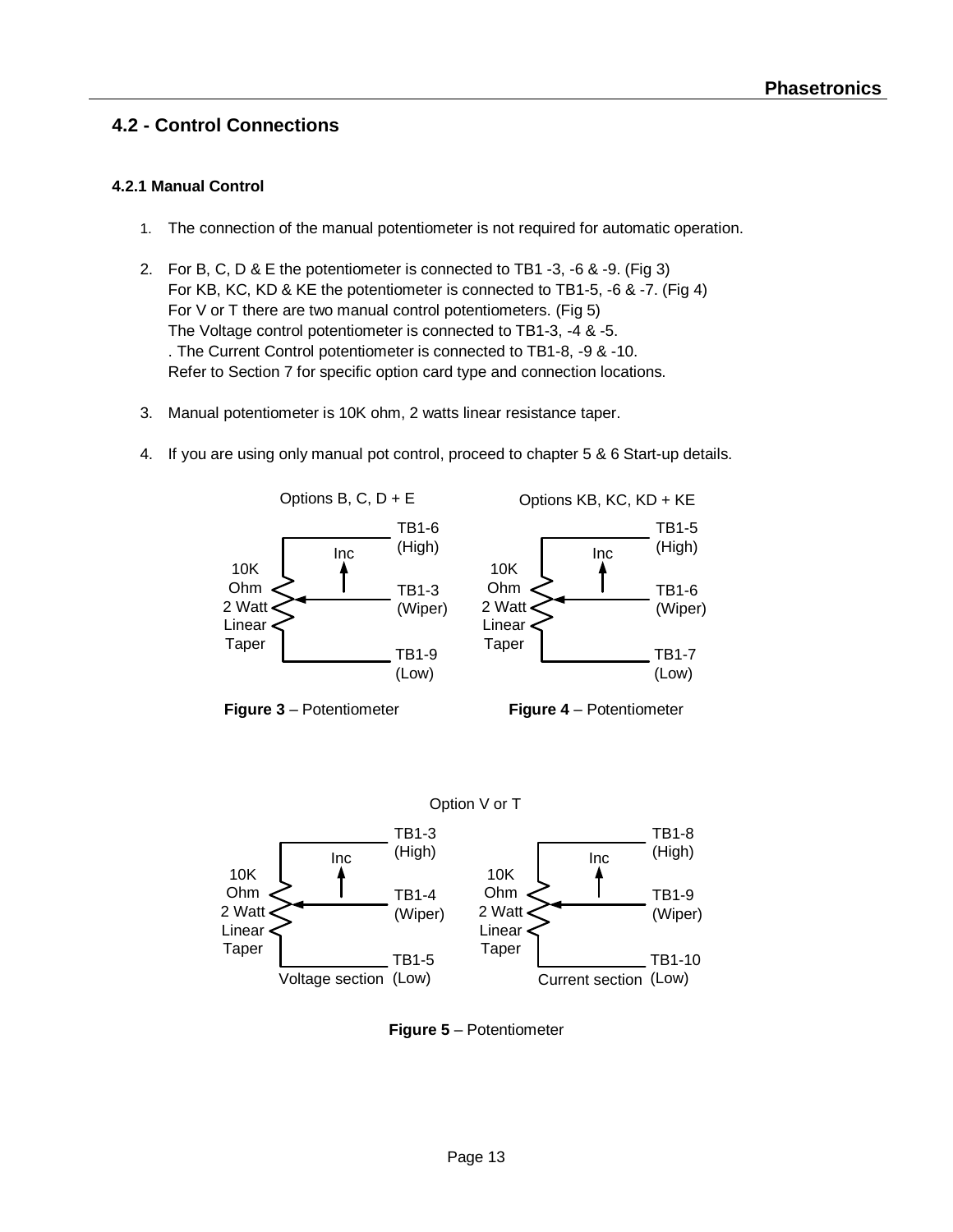#### **4.2.2 Automatic Control**

1. Connect the milliamp control signal to TB1 on the option board. Refer to section 7 for specific option card type and connection locations.







**Figure 8** – Analog Input

2. If both the manual and automatic control signals are needed, consider installing an auto/manual switch. (See section 7) If both the manual and automatic signals are connected simultaneously and an Auto/Manual switch is not used, the unit will follow the command signal with the larger input value.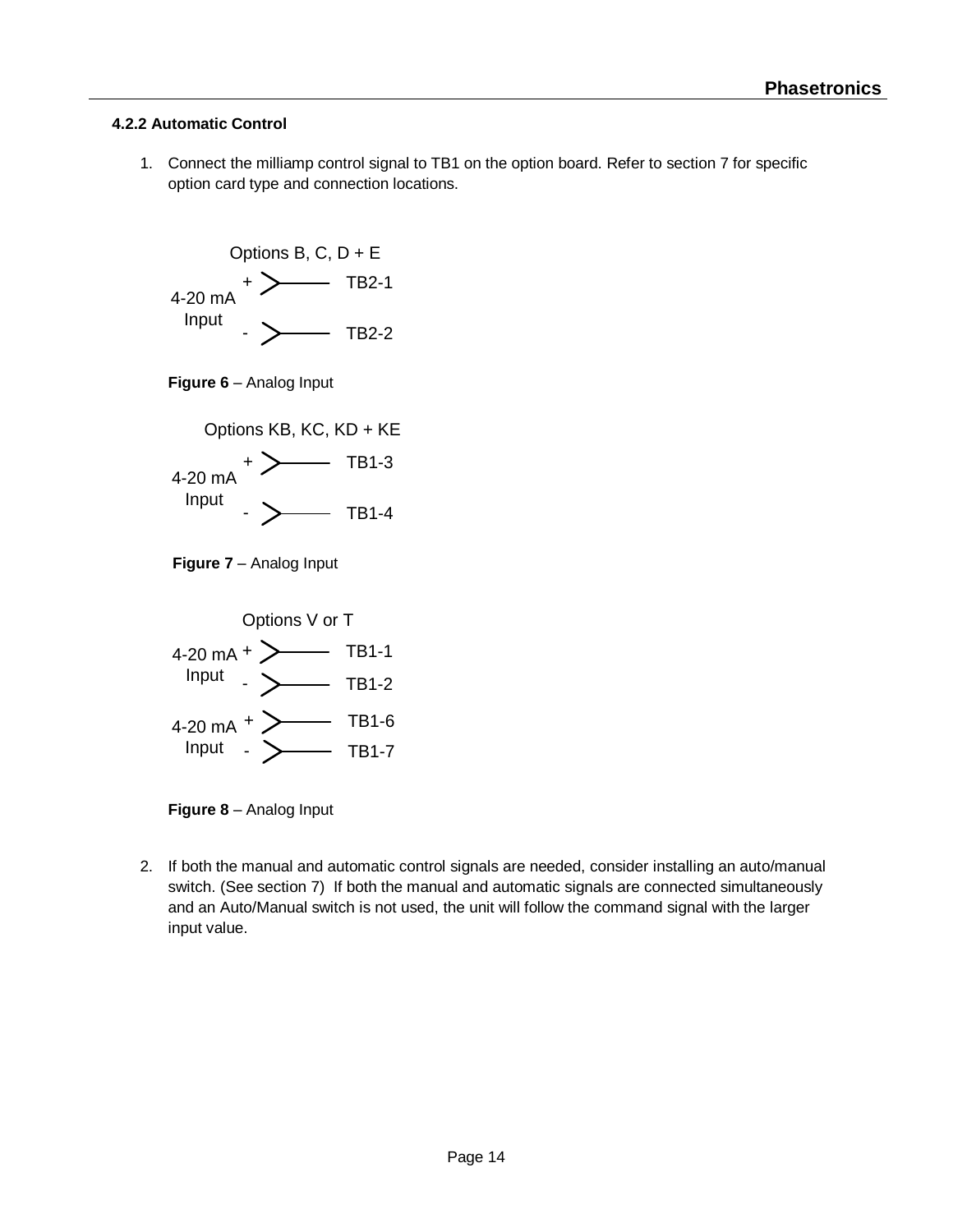# **Chapter 5 – Control Options**

# **5.1 Option "B" (Standard on all 1P1 units)**

Both, the 4-20 milliamp and Manual Potentiometer control signal inputs are standard. The Offset (R12) & Gain (R15) adjustments allow for tailoring of the 4-20ma signal to scale the output voltage to most applications. When a Manual Potentiometer is used in conjunction with the Automatic signal, an Auto/Manual switch for selectable Local/Automatic operation should be added. (See section 7).

The standard Power On soft start is adjustable from 0.25 seconds when fully clockwise to 60 seconds when set fully counter clockwise.

The integral Load Voltage Regulation feature provides a means of stabilizing the output voltage when input voltage variations are present .The output voltage is monitored thru the onboard feedback transformer and the control loop compares it to the command signal to provide regulation.

Output regulation of +/-2% over a +/-10% input voltage swing can be beneficial in heating or other critical applications where stability and repeatability is of concern. This feature is factory calibrated. Adjusting the Feedback potentiometer will cause the units regulation to be affected and should be avoided.

# **5.2 Option "C" (Option B with the addition of Current Limit)**

Provides an additional layer of protection for dynamic and non-linear loads. Adjustable from 0-125% of the units rating, this option will override the control signal to limit the output current to a preset level. By adjusting the Current Limit pot (R63) on the option card, the level can be set to zero at the fully counter clockwise position to 125% of the units rating when at the fully clockwise position. This feature is useful when the load can vary during process transitions or during a start-up condition. This option can also be disabled by removing the "X2" jumper on the option card if necessary.

## **5.3 Option "D" (Option B with the addition of Current Trip)**

The Current Trip option is over current protection that when activated will shut off the units current flow in 1/2 cycle of line power or less. It's peak current detector circuitry will initiate the shutdown sequence the instant any peak current exceeds the Current Trip threshold set by potentiometer R42. The adjustment range is 75% to 200% of unit rated current. The Sensitivity to a trip (lower threshold) is increased as the adjustment is turned clockwise. Minimum Sensitivity is when the adjustment is turned fully counter clockwise. Current Trip is a latched trip and requires a momentary manual reset via a normally open dry contact connected to TB1-4 and TB1-7 or TB1-8. (See section 7).

## **5.4 Option "E" (Options B, C + D Combined)**

Combination of options B, C and D.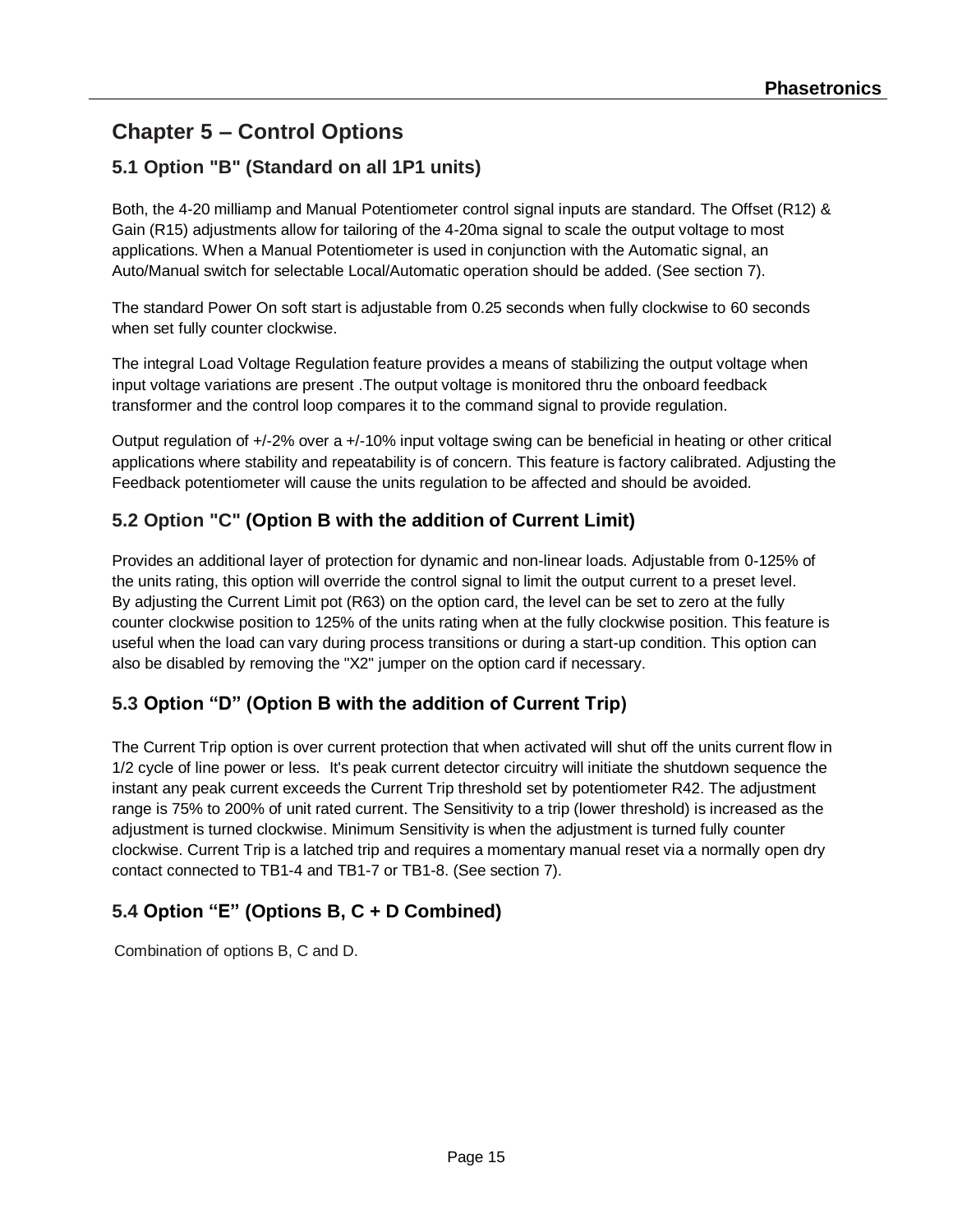## **5.5 Option "KB"**

Both, the 4-20 milliamp and Manual Potentiometer control signal inputs are standard. The Offset (P1) & Gain (P2) adjustments allow for tailoring of the 4-20ma signal to scale the output voltage to most applications. When a Manual Potentiometer is used in conjunction with the Automatic signal, an Auto/Manual switch for selectable Local/Automatic operation should be added. (See section 7).

The standard Power On Soft Start is adjustable from 0.5 seconds when fully counter clockwise to 25 seconds when set fully counter clockwise.

The integral Load Voltage Regulation feature provides a means of stabilizing the output voltage when input voltage variations are present .The output voltage is monitored thru the onboard feedback transformer and the control loop compares it to the command signal to provide regulation. Output regulation of +/-2% over a +/-10% input voltage swing can be beneficial in heating or other critical applications where stability and repeatability is of concern. This feature is factory calibrated. Adjusting the Feedback potentiometer will cause the units regulation to be affected and should be avoided.

### **5.6 K Series Option, Soft Start**

This feature is standard on all K options and is slightly different than the standard "B" series option. It provides a soft start at Power Up, on a Current Trip Reset (If using Option KD or KE) or when Lockout is released. It protects fuses from inrush currents and is well suited for high inrush loads and delicate heater elements. The ramp rate is adjusted by the P5 potentiometer on the option card. When set at minimum (fully counter clockwise) the ramp time is ~0.5 seconds to 100% output. When set at Max (fully clockwise) the ramp time is ~24 seconds. This option can also be disabled by removing the "X3" jumper on the option card, see section 7 for the jumper location.

### **5.7 K Series Voltage and Current Feedback Signals (Efb and Ifb)**

All K series option cards come with two 0-10vdc output signals that represent the 0 to100% output current and voltage of the unit. Both signals are low impedance output (470 ohms) and can drive up to 2ma. The Ifb signal is available between pins 8 & 9 on TB1, where pin 9 is the common and pin 8 is the 0-10vdc output. The Efb signal is available between pins 9 & 10 on TB1 with 9 being the common and 10 as the output. Both feedback signals are factory calibrated. Fine tuning for a specific application or scale is available by potentiometers P4 for the Efb and P9 for the Ifb. A clockwise turn will increase the output and a counterclockwise adjustment will decrease the output.

### **5.8 Option "KC" (Option KB with the addition of Current Limit)**

Provides an additional layer of protection for dynamic and non-linear loads. Adjustable from 0-125% of the units rating, this option will override the control signal to limit the output current to a preset level. By adjusting the Current Limit pot P8 on the option card, the level can be set to zero at the fully counter clockwise position or up to 125% of the units rating when at the fully clockwise position. This feature is useful when the load can vary during process transitions or during a start-up condition. This option can also be disabled by removing the "X4" jumper on the option card if necessary.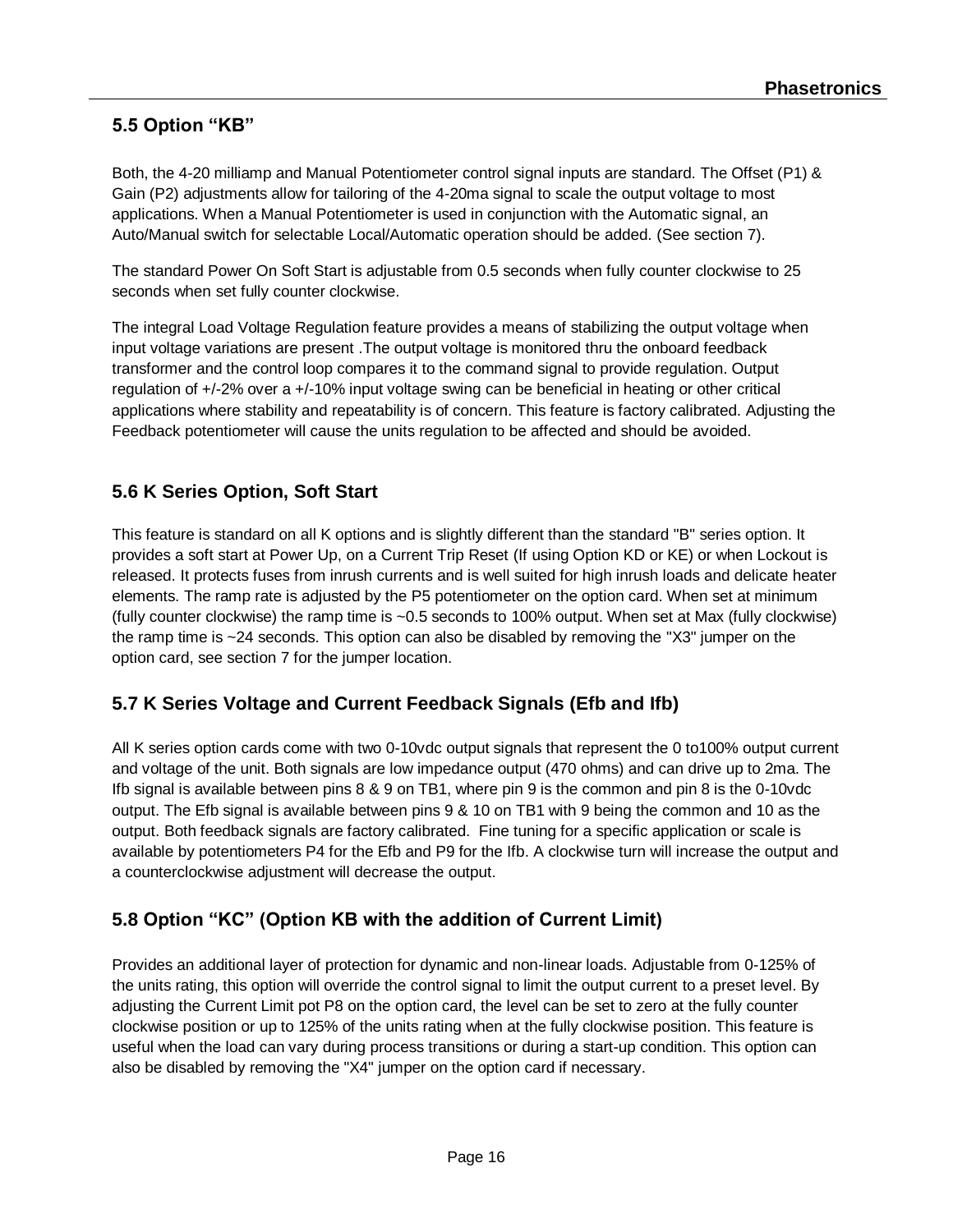## **5.9 Option "KD" (Option KB with the addition of Current Trip)**

The Current Trip option is over current protection that when activated will shut off the units current flow in 1/2 cycle of line power or less. Its peak current detector circuitry will initiate the shutdown sequence the instant any peak current exceeds the Current Trip threshold set by potentiometer P6. The adjustment range is 75 to 200% when going from fully counter clockwise to fully clockwise. The K series Current Trip is not latching and is automatically reset after an adjustable time has expired. The Trip Reset time is configured by two jumpers and adjusted by potentiometer, P7. The Short Range jumper X1 allows adjustment from 1 to 12 seconds of delay before an automatic reset is attempted. The Long Range Jumper X2 allows for adjustment from 10 to 21 seconds. Minimum time is with P7 fully counter clockwise. Maximum time is with P7 fully clockwise.

## **5.10 Option "KE" (Options KB, KC + KD Combined)**

Combination of options KB, KC & KD.

### **5.11 Option "V"**

The V option is specifically designed for applications where DC voltage and/or Current regulation is required. It comes standard with a manual pot and optically isolated 4-20ma input for both the Constant Voltage and Constant Current commands. Its automatic crossover feature is standard and allows for smooth transition from one regulation mode to another. The power on soft start feature prevents inrush into filter circuits or dynamic loads and is adjustable from a minimum of 0.5 seconds with P7 fully counter clockwise to a maximum of 25 seconds with P7 set fully clockwise. With regulation of typically better than 0.75%, it is well suited for plating rectifier, battery charging and any other application that requires a constant voltage or current.

## **5.12 Option "T"**

This option is the same as Option V with the addition of instantaneous Current Trip. This additional protection feature monitors the peak output current and provides an adjustable Current Trip setting (P6) of 50% when set fully counter clockwise to 200% when set fully clockwise. If a current trip occurs, the units output is shut down in 1/2 line cycle or less and the onboard current trip relay contacts located at TB4 are activated along with the red Current trip LED. The Trip condition is now latched until a normally closed trip reset contact connected to TB1 pins 11 & 12 is momentarily opened. This allows the unit to soft start back to the command value.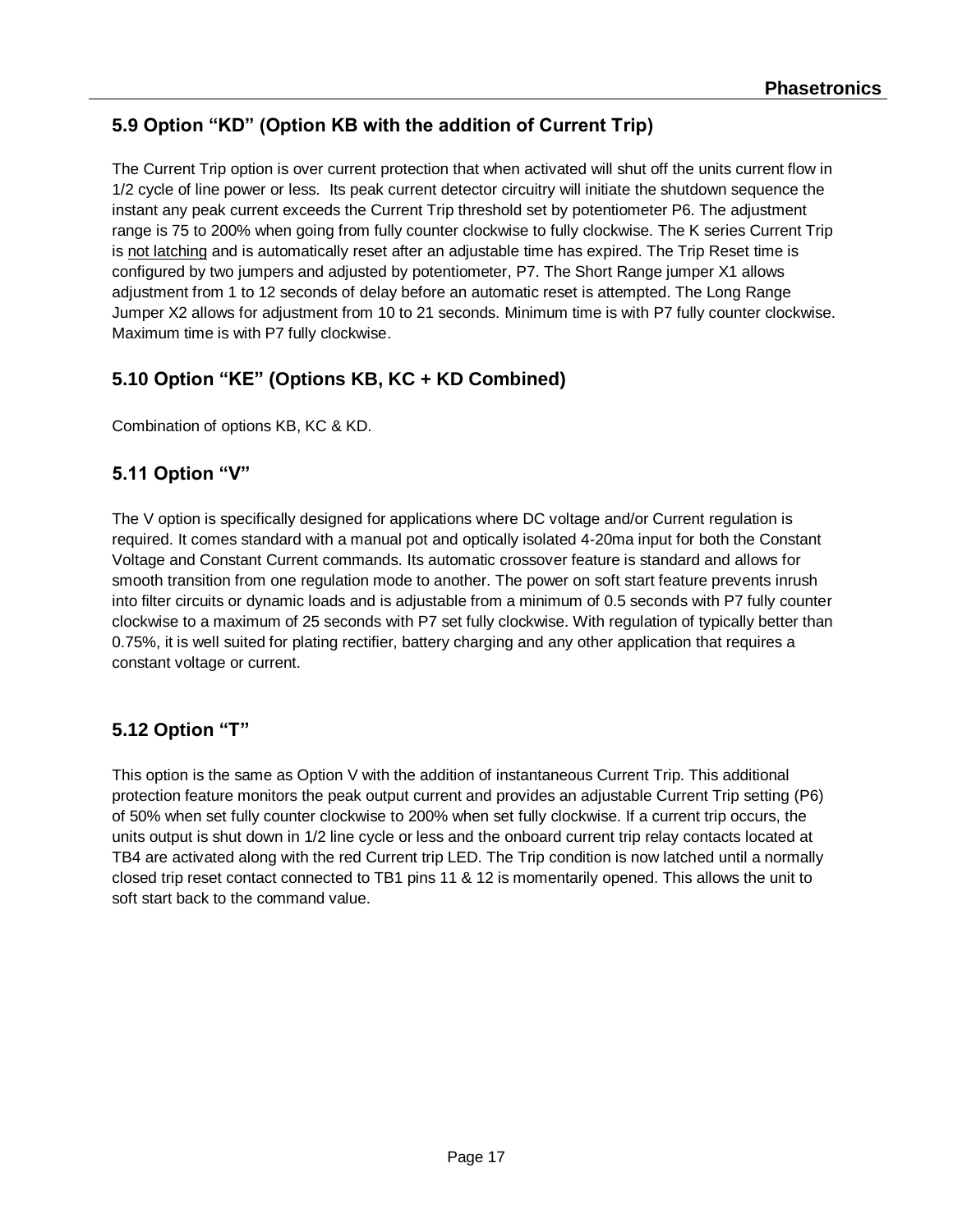# **Chapter 6 - Start-up**



#### **Equipment Required:**

- Digital Volt Meter
- Clamp on Current Meter
- Appropriately Rated Personal Protection Equipment
- Non-metallic small flat blade screwdriver

#### **6.1 Manual Control (Options "B" + "KB")**

The following procedure is used for manual control start-up of the **1P1 Series** Control.

- 1. If the unit has an automatic control signal connected, set it to zero or disconnect it.
- 2. If the unit has current limit or current trip options, consider setting their adjustment potentiometers (R45 & R63 or P6 & P8 for K series) to their maximum settings to ensure they do not interfere with the start up.
- 3. Set the digital meter to resistance and verify the manual pot is at minimum by ohming between terminals TB1-3 and -9 for the standard option and TB1-6 & -7 for the K series option. It should read less than 1 ohm. If not verify the potentiometer connections before proceeding.
- 4. Place the Clamp on current meter over the cables connected to the T1 (Load) terminal on the unit.
- 5. Set the digital volt meter to AC volts and connect it to the T1 output terminal and the L2 connection on the option card.
- 6. Energize the main power and verify there is no current or voltage output.
- 7. Slowly rotate the manual pot clockwise while monitoring the voltage and current. The units output should begin to gradually rise as the manual pot is turned.
- 8. Continue to turn the manual pot until it is at maximum.
- 9. Verify the units output voltage is at maximum and the current reading is as expected.
- 10. Slowly reduce the manual pot to zero and verify the units output followed.
- 11. Remove the units power and disconnect the current and volt meters.
- 12. The unit is now ready to put into service.

**Note:** If the unit is connected for manual control only and optional current limit is provided, proceed to current limit start-up procedure (Section 6.3). If operating under manual control only, you have completed start-up.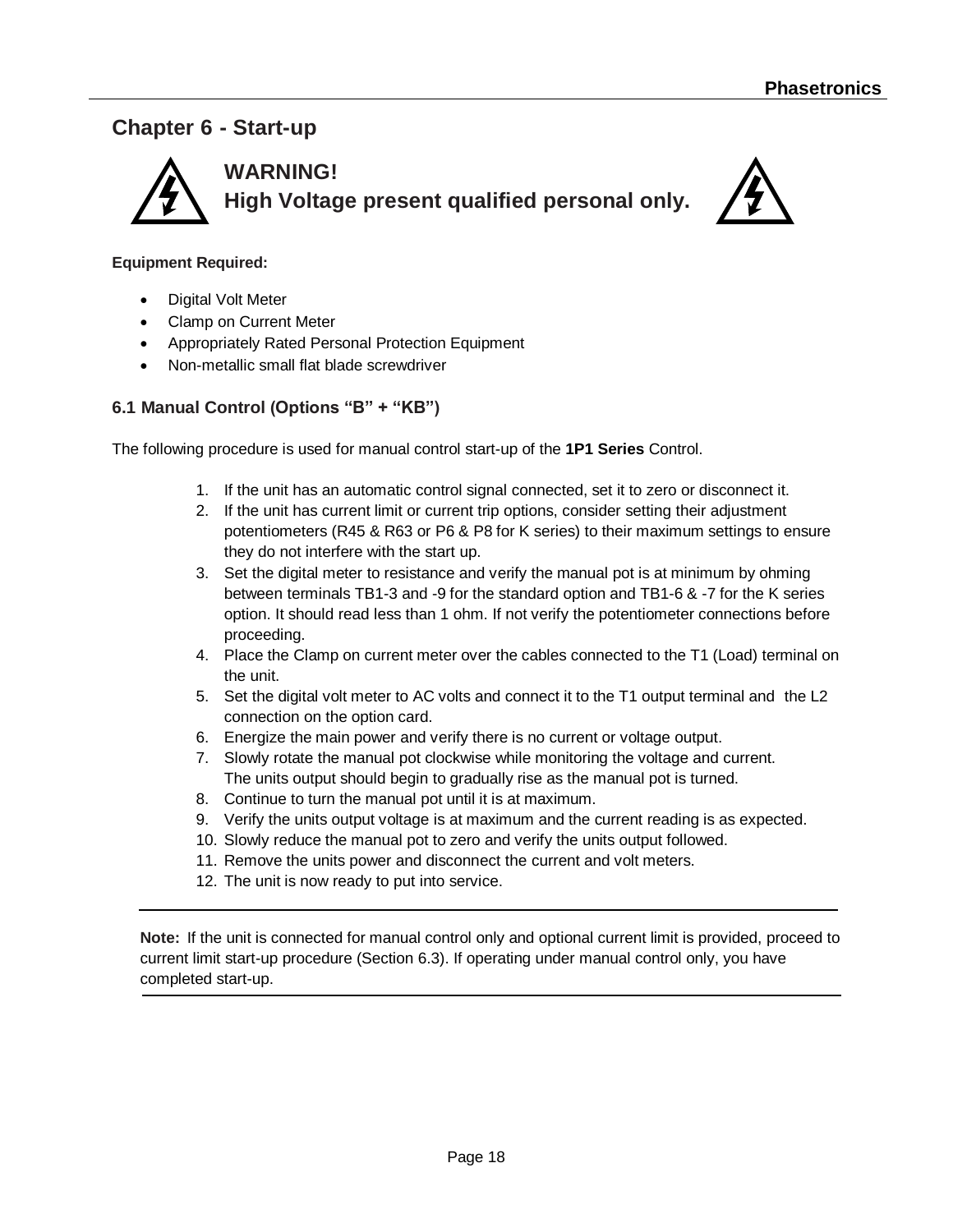## **6.2 Automatic Control (Options "B" and "KB")**

The following procedure is used for automatic control start-up of the **1P1 Series** Control.

- 1. Offset and Gain adjustments for the 4-20ma Automatic signal are factory calibrated.
- 2. If the unit has current limit or current trip options, consider setting their adjustment potentiometers (R45 & R63 or P6 & P8 for K series) to their maximum settings to ensure they do not interfere with the start up.
- 3. Place the current meter around the T1 output lead from the unit.
- 4. Set the digital volt meter to AC volts and connect it to the T1 output terminal and the L2 connection on the option card.
- 5. Energize the unit and verify there is no output voltage or current.
- 6. Increase the automatic signal gradually to 100% (Max) and verify the units output voltage increases as well and follows the command signal level.
- 7. Verify the units output voltage is at maximum and the current reading is as expected.
- 8. Slowly reduce the automatic signal to minimum and verify the unit output followed.
- 9. Remove the units power and disconnect the current and volt meters.
- 10. The unit is now ready to put into service.

### **6.3 Current Limit (Option "C" + "KC") Start-up**

- 1. This section assumes the regular start up in sections 6.1 and/or 6.2 have been successfully completed and the current/volt meters are still connected.
- 2. Verify the current limit potentiometers R63 or P8 (K series) are set to maximum.
- 3. Energize the unit.
- 4. Increase the manual pot or automatic control signal to maximum.
- 5. Verify the units output is at maximum.
- 6. Monitor the Voltage and Current meters and slowly decrease the current limit pot setting until the units output begins to decrease.
- 7. Continue to decrease the current limit adjustment counter clockwise until the desired current limit point is reached. This will set a maximum current limit value.
- 8. If the unit is required to output full voltage, slowly increase the current limit pot until the units output voltage reaches maximum again. This will set the current limit point just above the full voltage output value.
- 9. Adjust the command signal to minimum, then maximum and down to minimum again.
- 10. Verify the current limit value is correct and the unit performs as needed.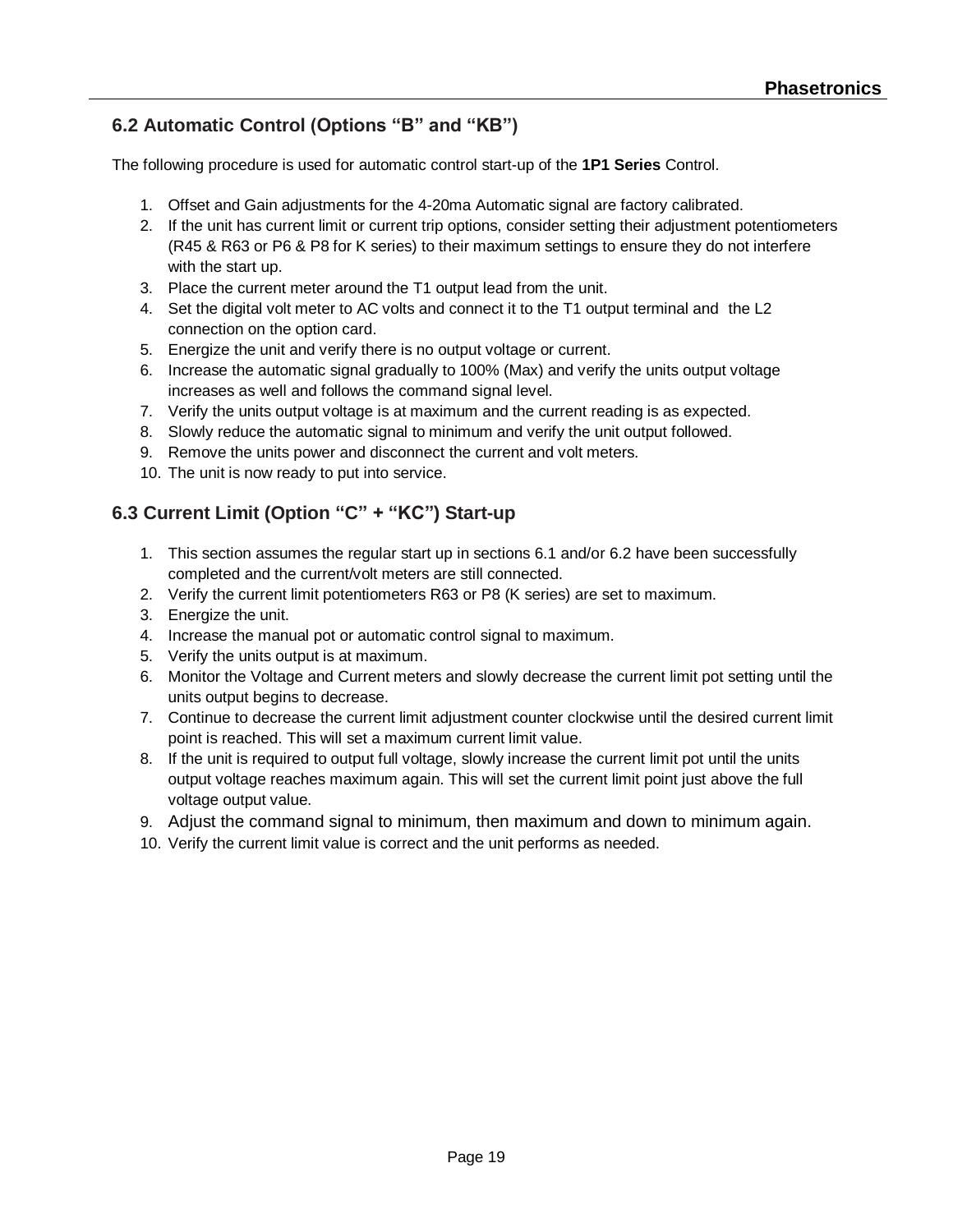# **6.4 Current Trip (Option "E") Start-up**

- 1. This section assumes the regular start up in sections 6.1 and/or 6.2 have been successfully completed and the current/volt meters are still connected.
- 2. Verify the Current Trip potentiometer R42 is set fully counter clockwise. (Minimum Sensitivity)
- 3. Energize the unit
- 4. Increase the manual or automatic control signal to maximum.
- 5. Verify the units output is a maximum.
- 6. Monitor the Voltage and Current meters and slowly turn the Current Trip pot R42 clockwise (increase sensitivity) until the units output abruptly drops to zero.
- 7. Momentarily press the Trip Reset button connected between TB1-4 and -8.
- 8. The unit should switch on. If the unit fails to come on, adjust the Current Trip pot R42 slightly counter clockwise to decrease the sensitivity and momentarily press the reset button again.
- 9. Repeat this process until the unit will remain on after a reset.

# **6.5 Current Trip (Option "KE") Start-up**

- 1. This section assumes the regular start up in sections 6.1 and/or 6.2 have been successfully completed and the current/volt meters are still connected.
- 2. Verify the Current Trip potentiometer P6 is set fully clockwise (Maximum)
- 3. Select either the Long or Short, Current Trip Reset Time range jumper X1 or X2 (See section 7).
- 4. Set the Current Trip Reset Time potentiometer P7 to mid-scale.
- 5. Energize the unit.
- 6. Increase the manual pot or automatic control signals to maximum.
- 7. Verify the units output is at maximum.
- 8. Monitor the Voltage and Current meters and slowly turn the Current Trip Pot (P6) counter clockwise (decrease) until the units output abruptly drops to zero.
- 9. Allow the Auto Reset Time to expire while monitoring the output voltage.
- 10. At the end of the Auto Reset Time the unit will ramp the output voltage to the command level.
- 11. The unit may trip again during the ramp up. If this occurs increase the Current Trip adjustment a small amount and allow the Auto Reset Timer to cycle again.
- 12. Repeat this process until the unit can ramp to 100% power without a Current Trip.
- 13. Decrease the command signal to minimum.
- 14. Increase the command signal again to maximum. If the unit trips again, increase the Current Trip adjustment slightly and repeat the Reset process until the unit can reach full output.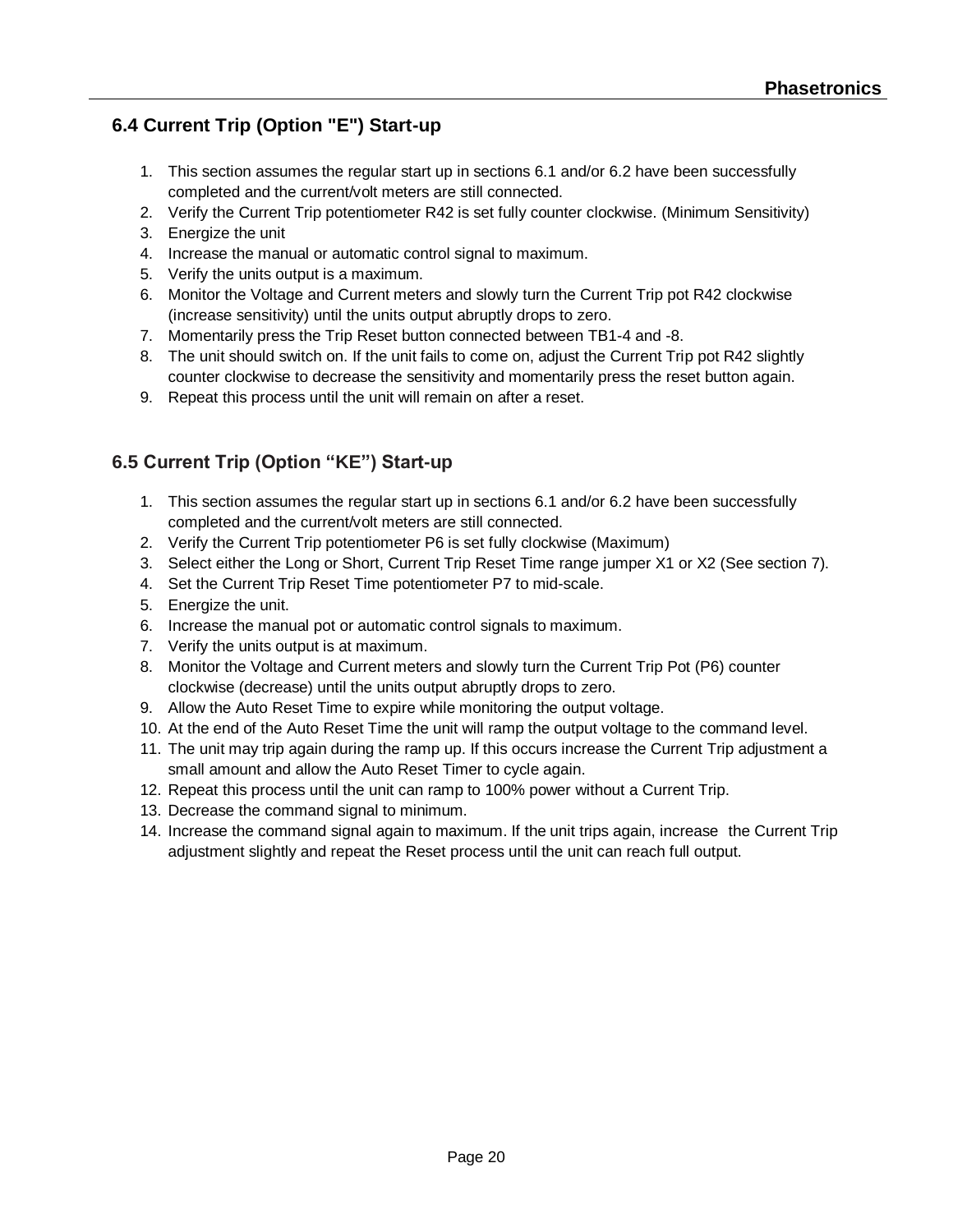# **6.6 Soft Start (Option "B-E" and "KB-KE")**

This section assumes the regular start up in sections 6.1 and/or 6.2 have been successfully completed and the current/volt meters are still connected.

#### **6.6.1 Options B-E**

- 1. Option B thru E soft start is active only during power up.
- 2. Preset the Soft start potentiometer R46 to mid scale.
- 3. Remove power from the unit and wait one minute.
- 4. Increase the command signal (Manual or Automatic) to maximum.
- 5. While monitoring the volt meter, apply power to the unit and time how long it takes the unit to reach maximum output.
- 6. Adjust R46 counter clockwise to decrease the soft start time or clockwise to increase the soft start time.
- 7. Repeat steps 2 thru 5 until the desired soft start time is reached.

#### **6.6.2 Options KB thru KE**

- 1. Preset the Soft Start potentiometer P5 on the option card to mid-way.
- 2. Connect a normally open, dry, contact to TB1 pins 1 & 2.
- 3. Increase the command signal (Manual or Automatic) to maximum.
- 4. While monitoring the volt meter, apply power to the unit and time how long it takes the unit to reach maximum output.
- 5. Close the contact at TB1 pins 1 & 2 and verify the unit output drops to zero.
- 6. Open the contact at TB1 pins 1 & 2 and verify the unit output again ramps to maximum output.
- 7. Adjust the Soft Start pot P5 clockwise to increase ramp time (slower) or counter clockwise to decrease ramp time (faster) as needed.
- 8. Repeat steps 5 7 until the soft start is set to the desired time.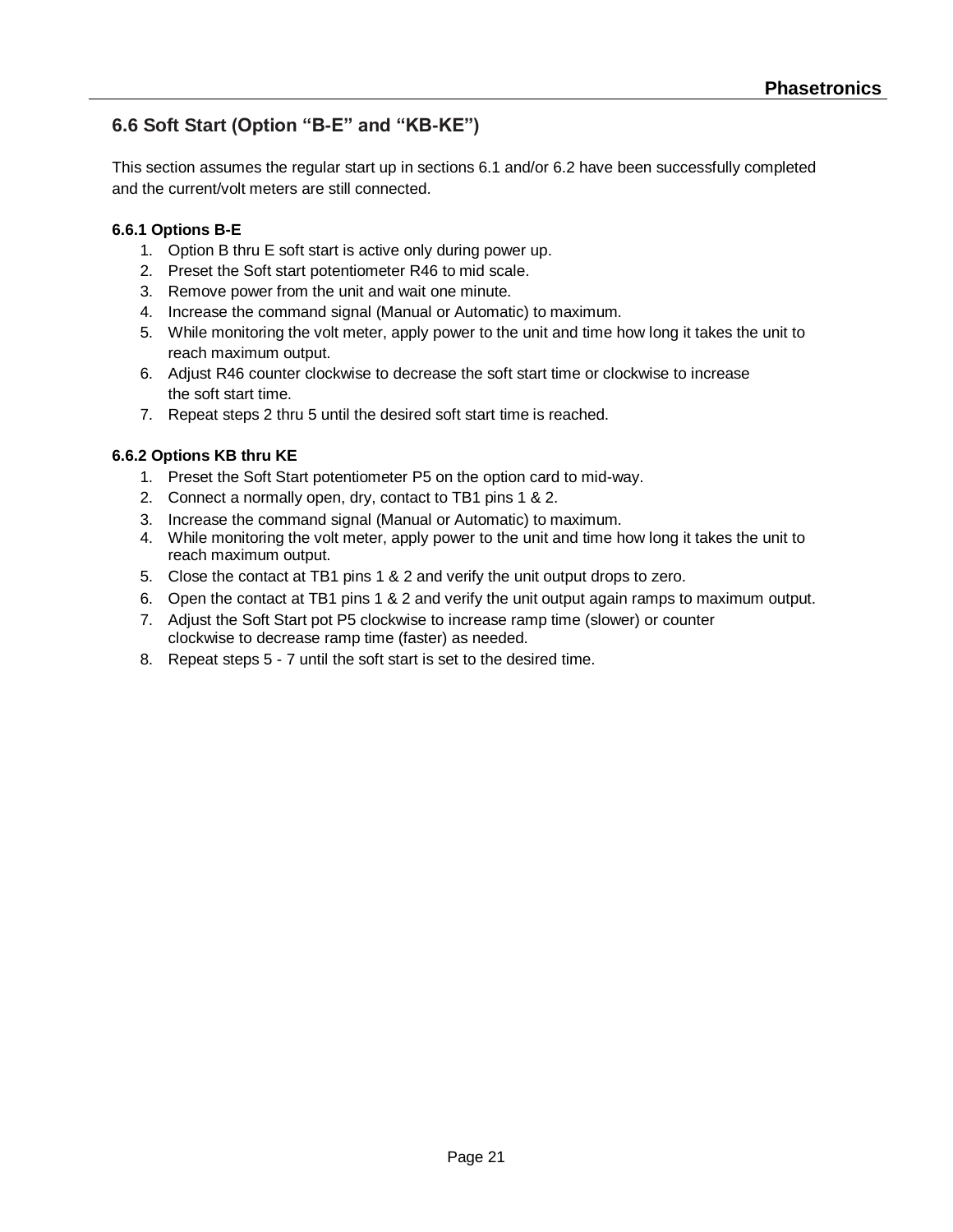## **6.7 DC Voltage and Current Regulator (Option "V" and "T")**

Due to the multitude of applications and DC voltages any given system can be designed for and to maintain 100% flexibility with any system the V and/or T options are not configured for immediate use when shipped on AC output units such as the **1P1 series**. The V/T option series must be configured for the end use application before a startup sequence can be attempted.

#### **6.7.1 V and T Option Setup**

- 1. The V & T options are used with DC voltage systems and require feedback signals from the voltage and/or current to operate correctly.
- 2. The Current feedback signal is from a 50millivolt shunt that is located in the negative leg of the DC output circuit. For proper performance the shunt must be connected directly to the negative output of the rectifier before any filter components. Fig 9 shows typical connections. The shunt signals are then brought back to TB2 pins 3 & 4 on the V/T option card with pin 3 being the positive side of the shunt and pin 4 being the negative.
- 3. A DC Voltage feedback signal is also required from the positive output of the rectifier. A single lead wire that is appropriately rated and fused is connected to the rectifiers positive output prior to any filtering components and is brought back to TB2 pin 1 on the V/T option card as the DC voltage feedback signal. Fig 9. Shows typical connections.



**Figure 9**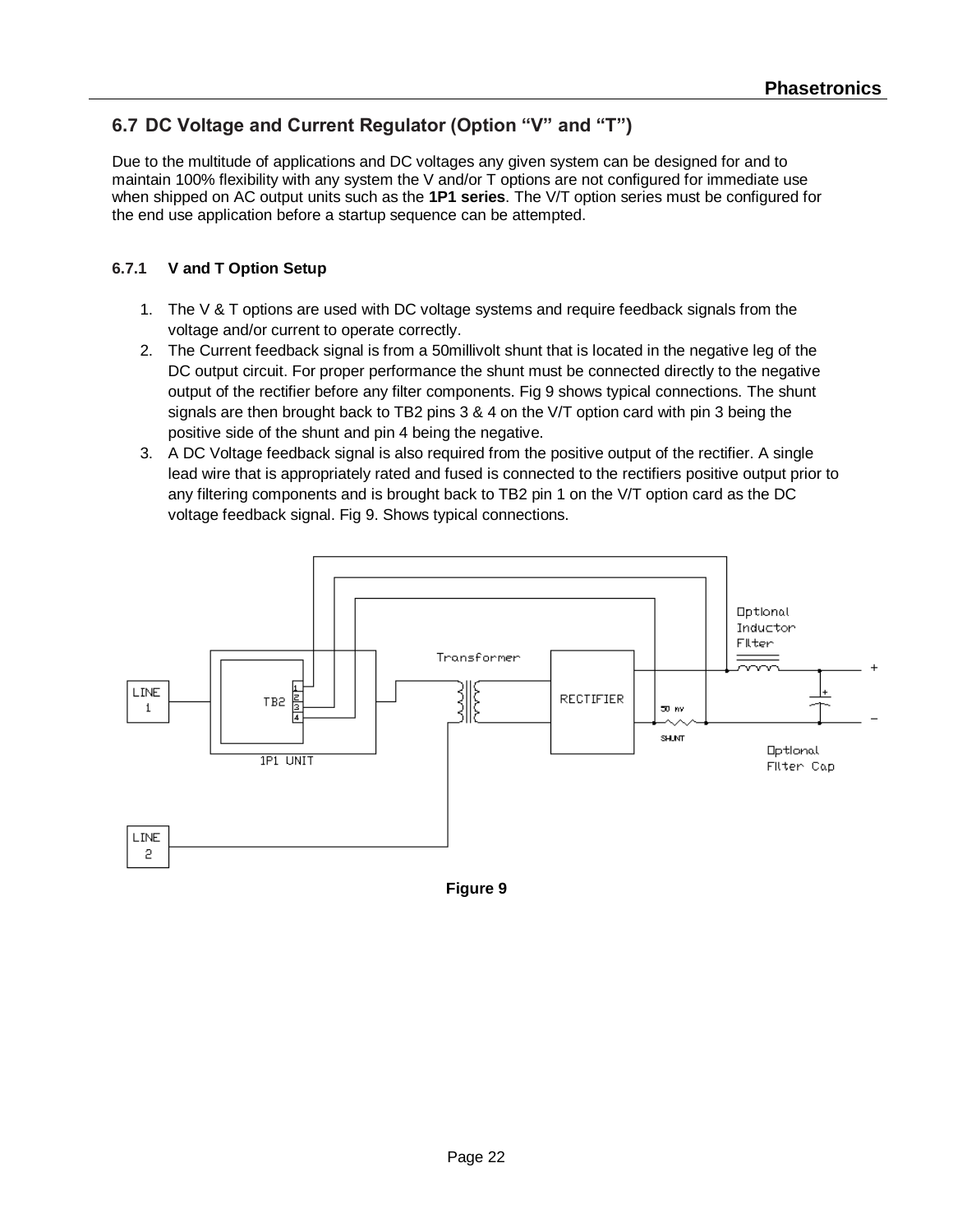### **6.7.2 V and T Option Configuration & Connections.**

- 1. Determine the Feedback Resistor using the following equation;  $Rfb = \frac{(DCmax 6)}{0.01}$  $\frac{max-6j}{0.01}$  where *Rfb* is the feedback resistor value and  $DCmax$  is the maximum DC output voltage.
- 2. Solder the feedback resistor to turrets E5 & E6.
- 3. Select and install the remaining pad components. Note: All caps are 35Vdc minimum.

| Voltage section, | E7 & E8 = 15 uf, Electrolytic or Tantalum,    |  |  |
|------------------|-----------------------------------------------|--|--|
|                  | E9 & $E10 = 0.47$ uf, Paper, Film or Ceramic. |  |  |
| Current section. | E11 & E12 = $0.47$ uf, Paper Film or Ceramic. |  |  |
|                  | E13 & E14, 0.22uf, Paper, Film or Ceramic.    |  |  |

- 4. 4-20ma connections; (if Milliamp signals are not used skip to item 5.) Connect the Voltage control signal to TB1 pins 1 & 2 with 1=positive and  $2$  = negative Connect the Current control signal to TB1 pins 6 & 7 with 6=positive and 7=negative See section 7 for connection illustration
- 5. Connect the Voltage control pot to TB1 pins 3(low), 4(wiper) & 5(high) Connect the Current control pot to TB1 pins 8(low), 9(wiper) & 10(high) See section 7 for connection illustration Note: If only one control mode is used, the other must be fully enabled by placing a jumper or closed contact from the wiper position to the high side position. i.e. from TB1-4 to TB1-5 for example. See section 7 for connection illustration
- 6. Connect the Positive Feedback voltage from the rectifier output to TB2 pin 1.
- 7. Connect the Negative side of the shunt to TB2-4.
- 8. Connect the positive side of the shunt to TB2-3. Note: If the shunt is not used a jumper must be placed between TB2-3 and -4.
- 9. The "T" option provides a Form C fault contact located at TB4. Pin 1 = Common, Pin 2 = Normally Open and Pin 3 = Normally Closed. The Contacts are rated 120vac @ 0.5A and change state upon a current trip signal. They revert back after the trip reset signal has been received.
- 10. For Option T, connect a normally closed Trip reset contact between TB1-11 and -12 (Momentary open to reset).
- 11. Both the V and T options provide a 0-6vdc output control signal at TB3 that is designed to interface with the legacy Vectrol firing cards and the PTR6009 series of SCR firing cards. Pin 1 is the output signal and pin 2 is signal common.
- 12. In applications where both Local and Remote control signals are utilized, an Auto/Manual switch should be installed to isolate the unused or unwanted input signal. See section 7 for typical connections.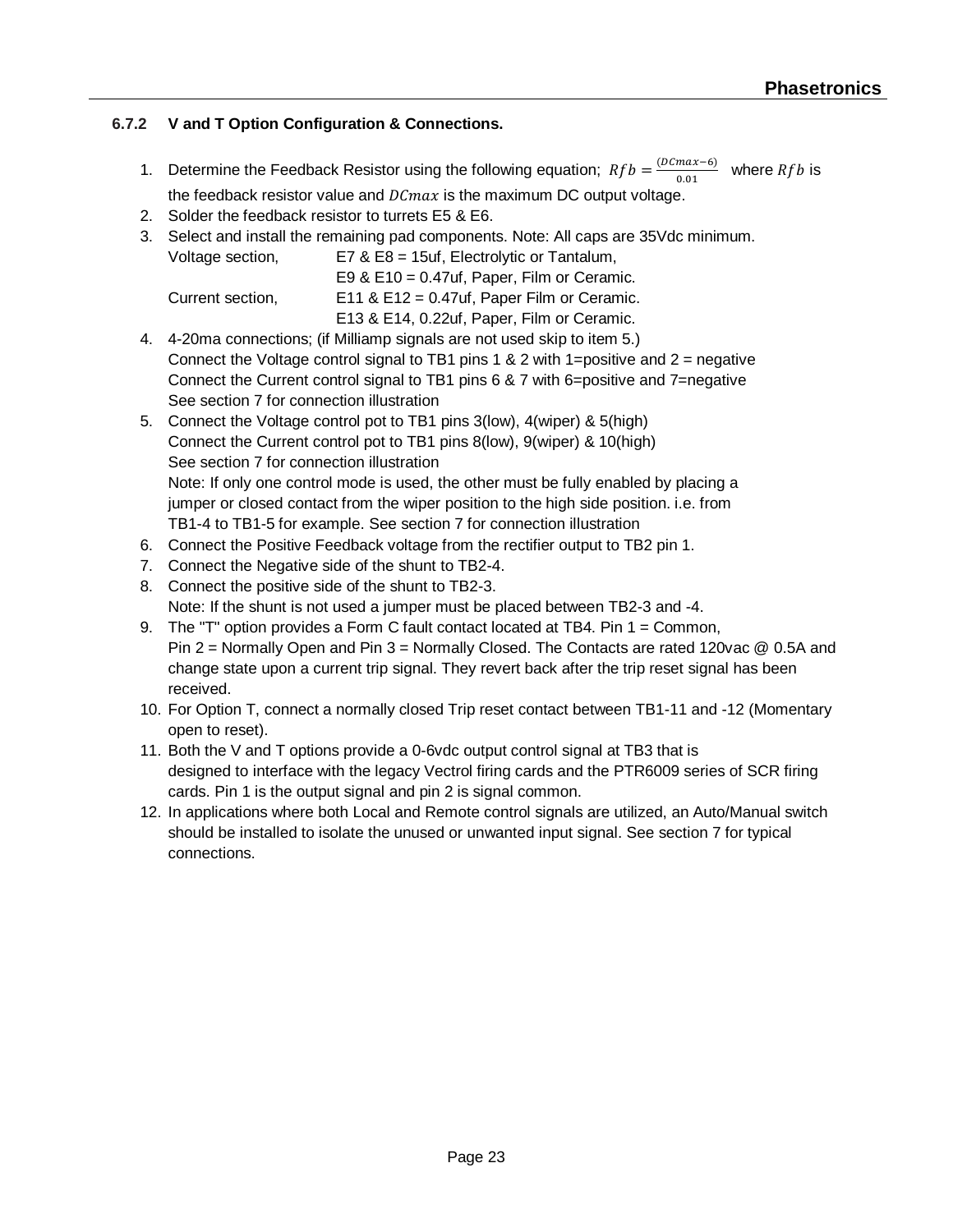#### **6.7.3 Option V and T Startup**.

- 1. Before applying power, set all potentiometer adjustments as follows. Voltage Adjust Pot, Fully Counter Clockwise. (4-20ma at minumum) Current Adjust Pot, Fully Clockwise. (4-20ma at maximum) Voltage Feedback Trim Pot P5, Fully Counter Clockwise. Current Trip Pot (option T only) P6 fully Clockwise. Soft Start Pot P7, mid range.
- 2. Apply power and adjust the Voltage control pot or 4-20ma signal to maximum.
- 3. Adjust the Voltage Feedbcak Pot P5 slowly clockwise until the output voltage level reaches maximum.
- 4. Reduce the manual pot or automatic signal slightly and verify the units output follows. If not, increase the signal to maximum and readjust the P5 pot.
- 5. If Voltage control is responding correctly, set it to maximum and slowly decreae the Current control signal to verify the output from the system follows the control signal. Note: If the load is significantly smaller than the shunt value, the current control pot/signal will appear to have no effect until the low end is reached. This is due to the very small feedback signal from the shunt. To properly verify the current control mode, the full rated load should be used.
- 6. For option T, the system must have a full load applied to correctly adjust this feature.
- 7. With the system under full load and at maximum output, slowly decrease the Current Trip pot P6 by turning it counter clockwise until the units output abruptly drops to zero.
- 8. Verify the Red Current Trip LED is on and the relay contacats at TB4 have changed state.
- 9. Momentarilly press the trip reset button and verify the unit comes back on and ramps up.
- 10. If the unit trips again as the output ramps up, increase the P6 Trip setting slightly and reset again.
- 11. Increasing the soft start time by adjusting P7 clockwise will also help prevent the inrush and help prevent the unit from tripping on a reset.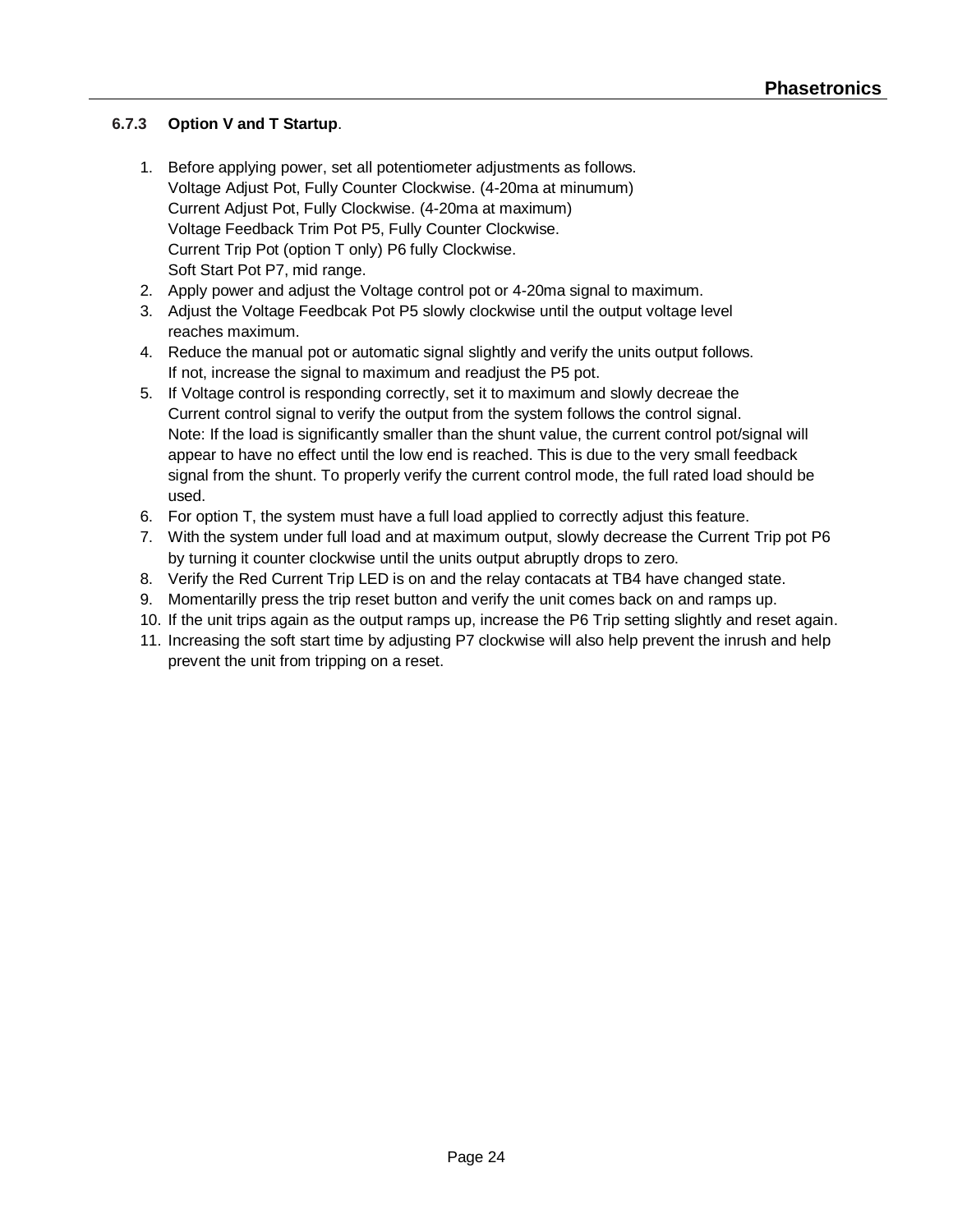# **Chapter 7 - Diagrams**



#### **NOTES:**

E5 & E6 – Soft Start capacitor pad. If longer ramp time is required add capacitor. Consult factory for capacitor value.

E1 & E2 – Rate of change capacitor. Add a capacitor to slow the response time with respect to control signal input change. Consult factory for capacitor value.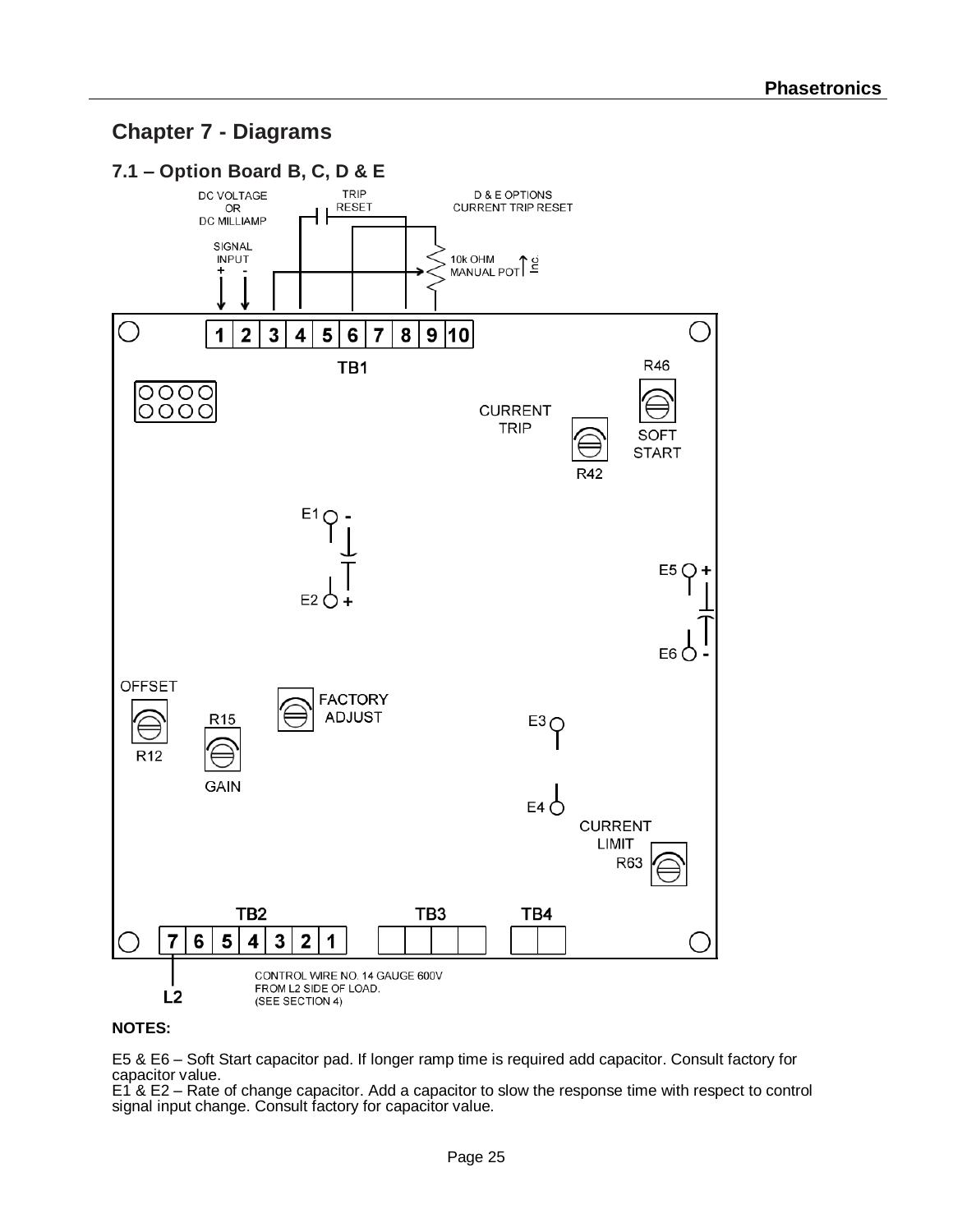$\overline{\textsf{TB2}}$  $\mathbb D$  $\mathbb D$  $\mathbb D$  $^\circledR$  $\mathbf 1$  $\mathbb{D}$  $\mathbb{D}$  $\mathbb{D}$  $\mathbb D$  $\mathbb{D}$  $\mathbb D$  $^\circledR$ Х8  $\overline{1}$  $\overline{TB3}$ Factory use only 36-0083 Current<br>Trip REV<sub>6</sub> X6 Disable<br>X5 Enable  $\frac{8}{2}$  $\Box$ Current  $\overline{P}8$ Limit Current<br>Trip Х2 P7 Long Range, 10 - 21 sec. > Auto Reset Delay<br>Short Range, 1 - 12 sec. > Auto Reset Delay  $\overline{\text{X1}}$ P9 P<sub>5</sub> Auto<br>Reset<br>Time<br>Adj. Start Soft m Remove to Disable Щ Remove to Disable<br>Soft Start Current Limit  $\overline{\mathbb{X}}$  $\times$ P<sub>2</sub> EFB GAIN J  $P<sub>1</sub>$ P3 OFFSET Factory P<sub>4</sub> Adjust TB1 1  $J<sub>1</sub>$  $\mathbb D$  $\mathbb D$  $\mathbb D$  $\mathbb D$  $\mathbb D$  $\mathbb D$  $\mathbb D$  $\mathbb D$  $\mathbb D$ ⊕  $^\circledR$  $^\circledR$ 1 ↓™  $\frac{1}{+}$  $\ddot{+}$ CONTACT<br>OUTPUT **VOLTAGE**<br>OUTPUT CURRENT<br>OUTPUT COMMON **MILLIAMP DRY** 10K MANUAL SIGNAL CONTACT POT **INPUT** LOCKOUT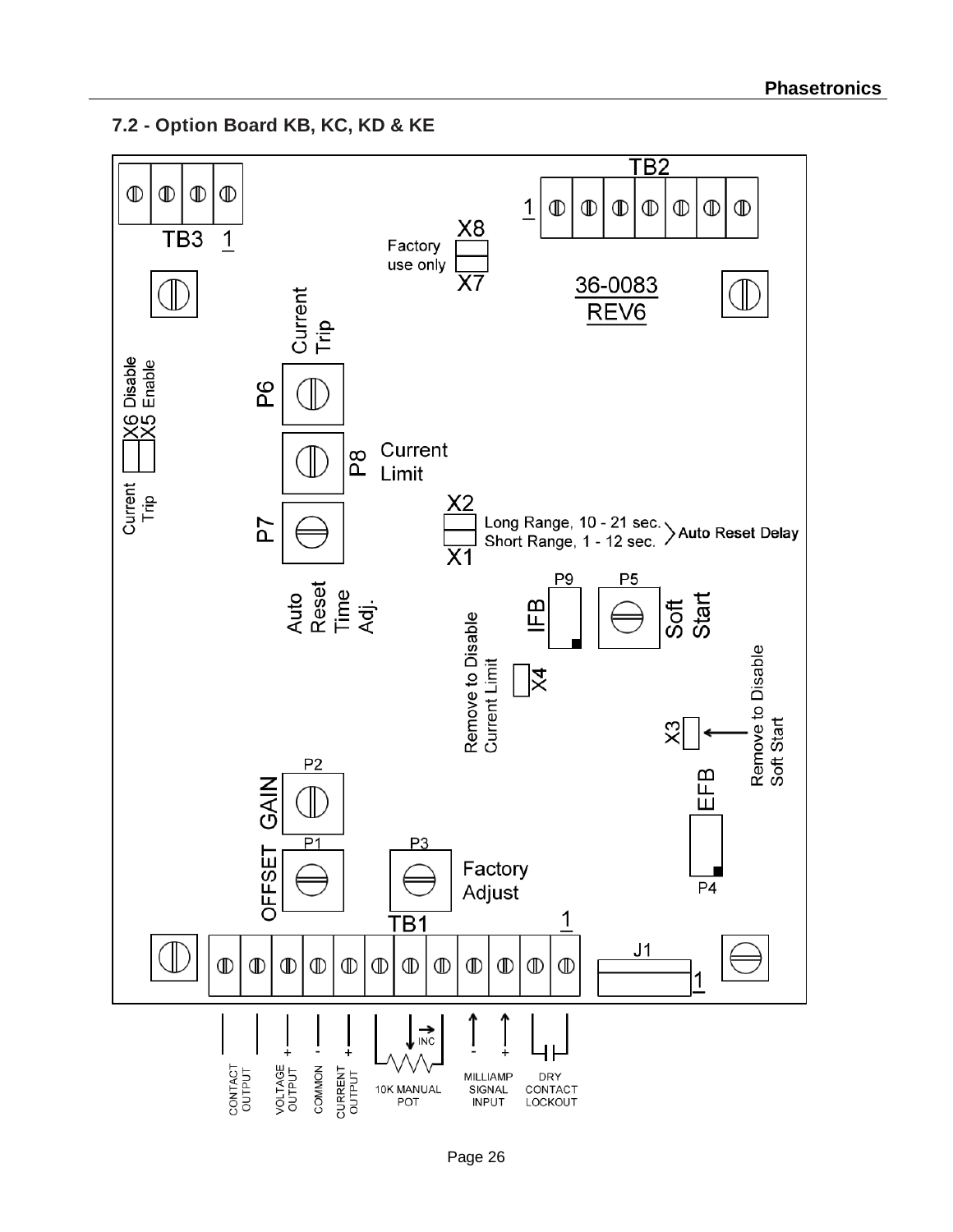



**Option Board KB, KC, KD & KE**



Page 27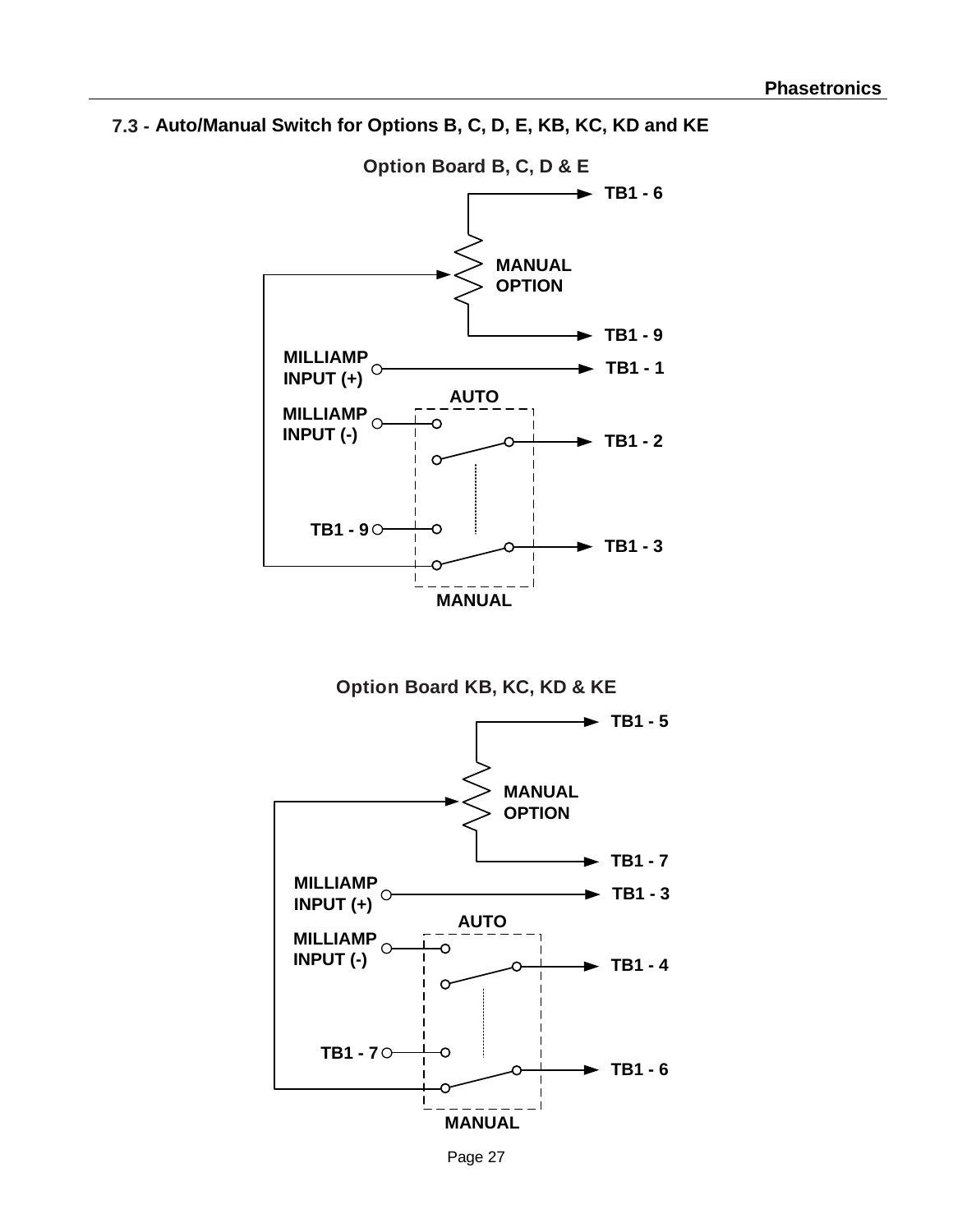## **7.4 - Option Board V + T**

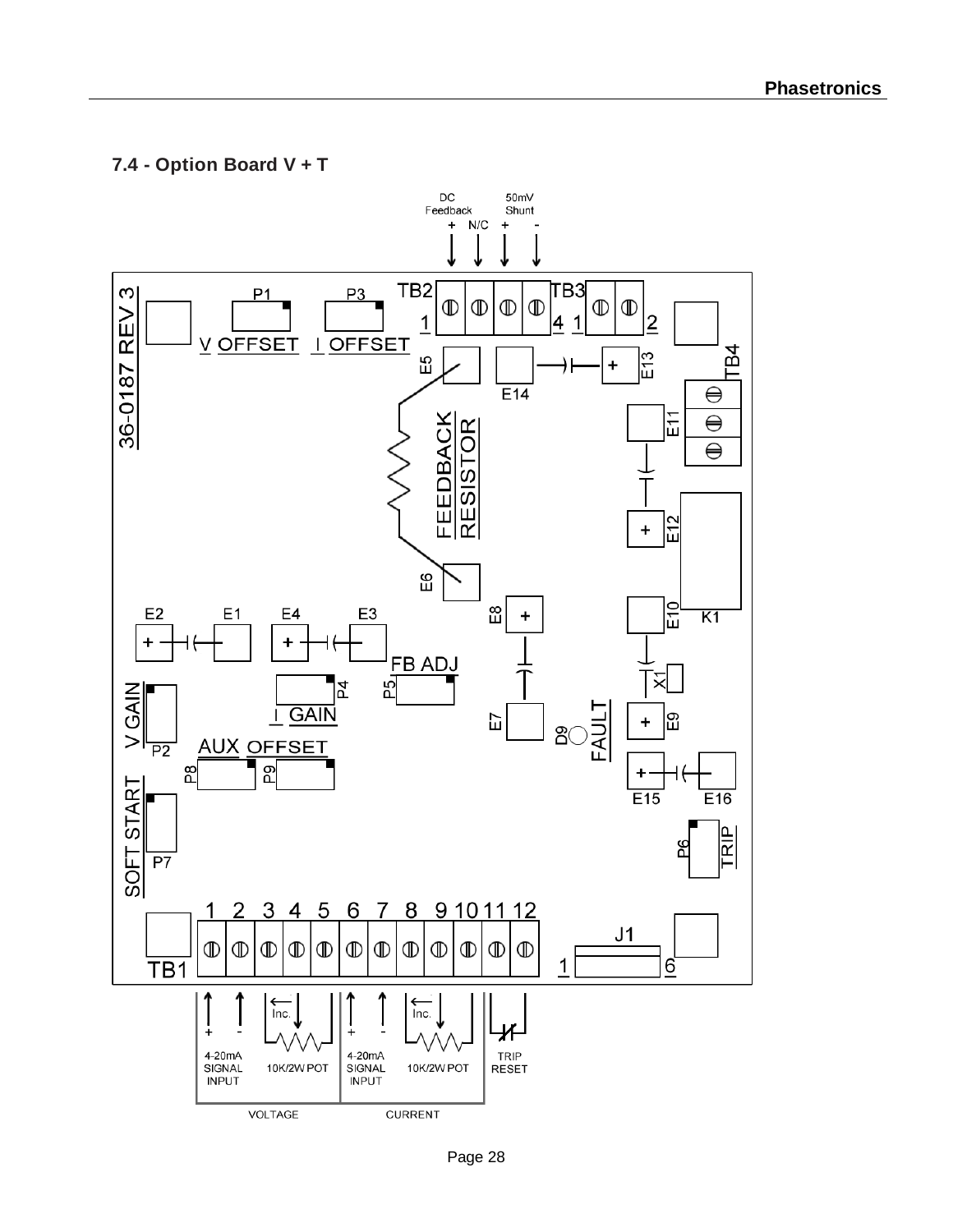

**Current Control Section**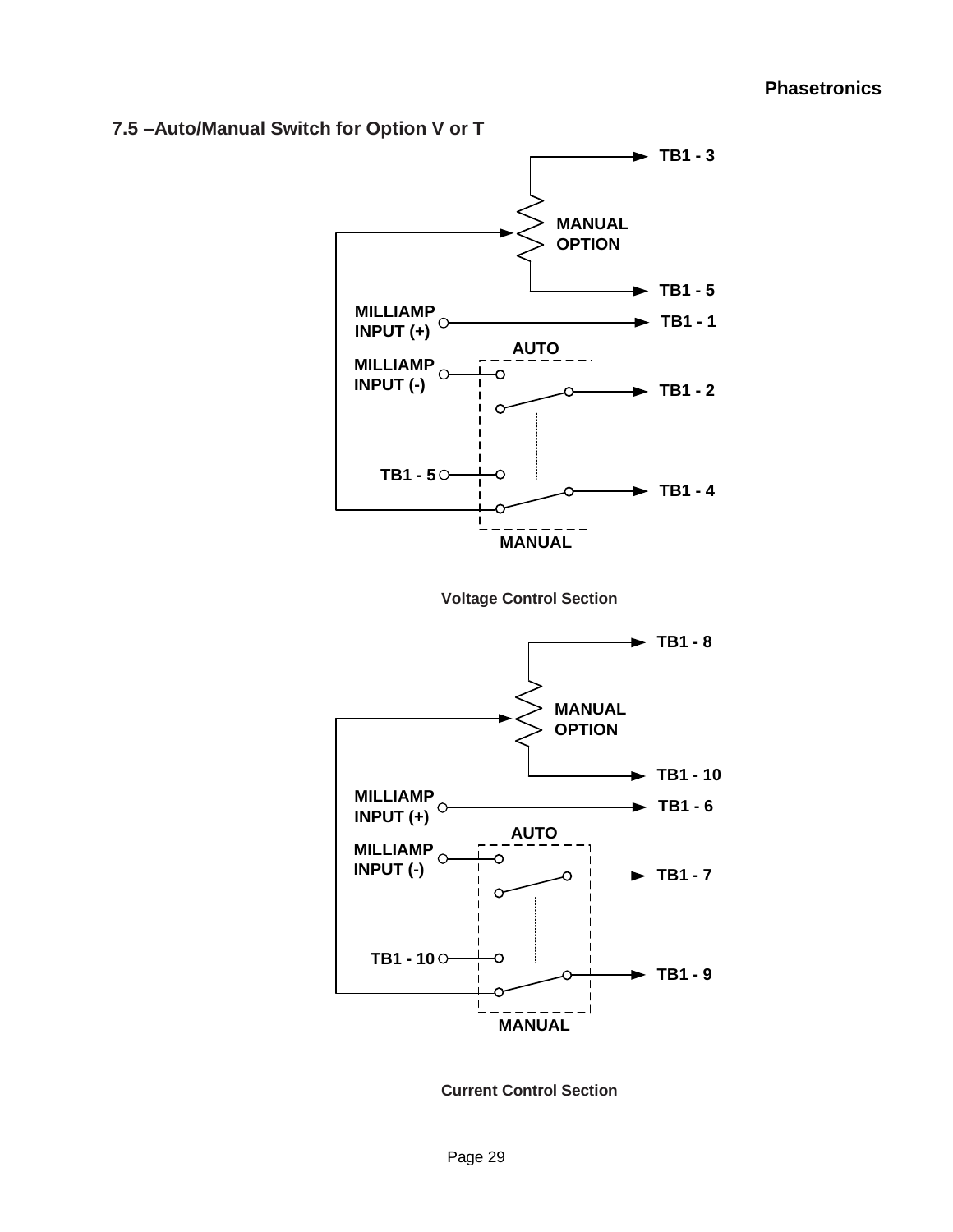# **Chapter 8 - Troubleshooting**

### **8.1-SCR Testing Procedure**



**Remove all power sources from the unit! Disconnect load and line leads. Observe all lock out / tag out practices.**

**Equipment required:** 

- Medium to large flat blade screwdriver
- Digital Volt / Ohm meter
- Hex Key Set

#### **8.1.1 Anode to Cathode Measurements**

Remove line power from the unit and lock out. Disconnect the load and line leads. The testing procedure for SCRs is comprised of two separate tests.

The first procedure tests the anode to cathode integrity of the SCR by performing the following ohm checks:

| + Lead | - Lead | Good                 | <b>Consult Factory</b> |
|--------|--------|----------------------|------------------------|
| L1 Lug | T1 Lug | Greater than 10k ohm | Less than 10k ohm      |

#### **8.1.2 Gate to Cathode Measurements**

Note the type of color coding of the wires going to the SCR plug. Phasetronics uses two configurations. The first is made up of four wires color coded Black, Yellow, Gray and White. The second is color coded Red, White, Red White. Ohm the Black & Yellow pair of wires, then ohm the Gray and White pair of wires. Compare your readings to the information in Fig 10 below. For units with two sets of Red/White wires, ohm each set of Red/White wires and compare your readings to Fig 10 below.

| For wire that is color coded black, yellow, gray and white |        |                      |                                    |  |  |
|------------------------------------------------------------|--------|----------------------|------------------------------------|--|--|
| + Lead                                                     | - Lead | Good                 | <b>Bad</b>                         |  |  |
| <b>Black</b>                                               | Yellow | Between 5 and 32 ohm | Less than 5 or greater than 32 ohm |  |  |
| White<br>Gray                                              |        | Between 5 and 32 ohm | Less than 5 or greater than 32 ohm |  |  |
| For wire that is color coded red, white, red and white     |        |                      |                                    |  |  |
| + Lead                                                     | - Lead | Good                 | <b>Bad</b>                         |  |  |
| Red<br>White<br>Between 5 and 32 ohm                       |        |                      | Less than 5 or greater than 32 ohm |  |  |
| White<br>Red<br>Between 5 and 32 ohm                       |        |                      | Less than 5 or greater than 32 ohm |  |  |

#### **Figure 10**

**Note:** If any of the above readings are out of specification, replace the faulty SCR.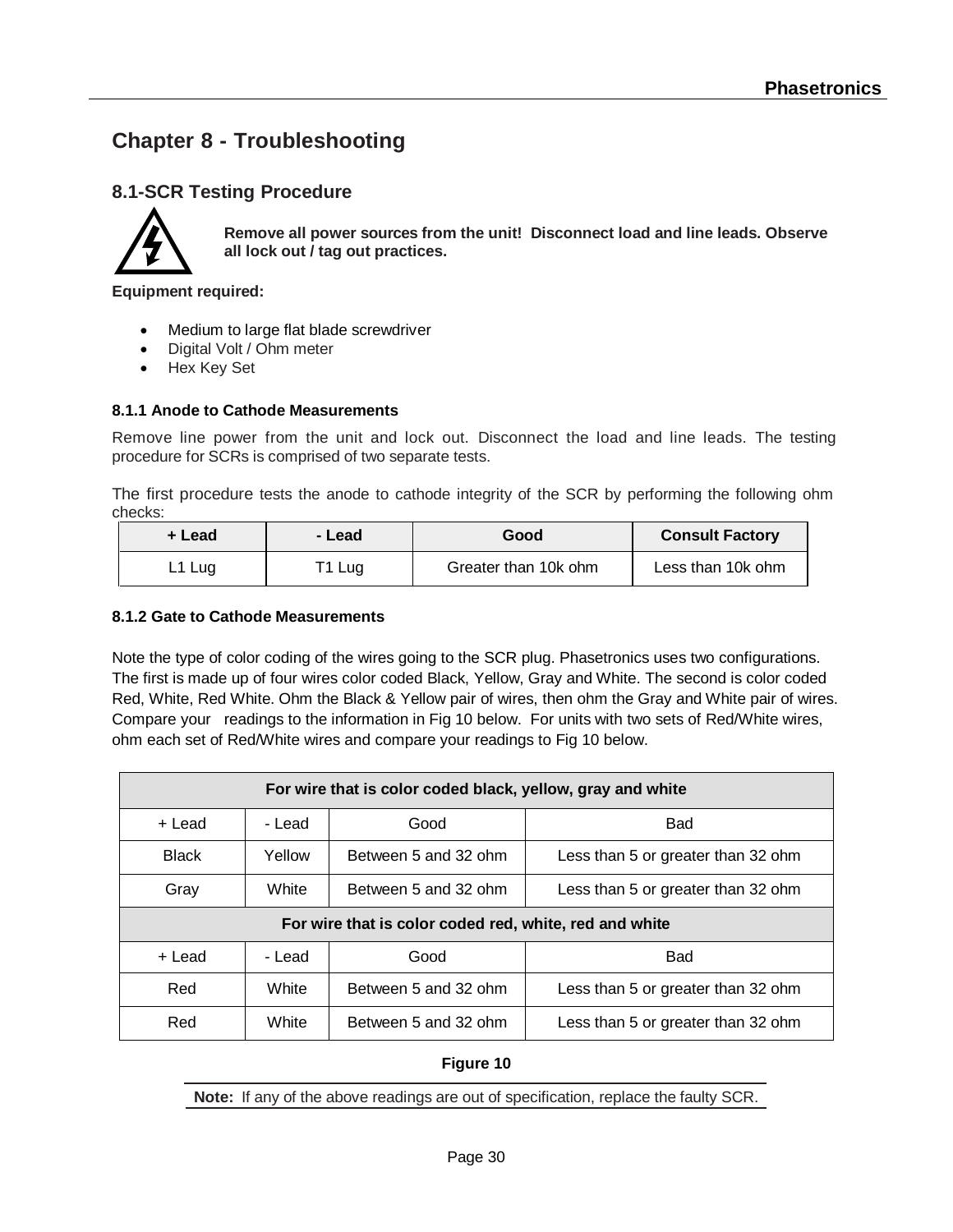## **8.2 - Replacing Printed Circuit Boards**

The printed circuit boards are not intended to be field repaired. If a board is found to be faulty, the entire board should be replaced.

**Important!** Use ESD Precautions any time you replace circuit boards.

- 1. Remove all power and lock out
- 2. Option Card replacement.
	- 2.1. Disconnect the Red plug on J1.
	- 2.2. Note and mark the locations of all potentiometers.
	- 2.3. Label all wires to each Terminal block being used.
	- 2.4. Disconnect all wires connected to the option card.
	- 2.5. Using a Phillips screwdriver, remove the four mounting screws.
	- 2.6. Remove the defective option card.
	- 2.7. Install the new option card
	- 2.8. Install the 4 mounting screws and tighten lightly.
	- 2.9. Reconnect the tagged wire to their respective terminal block locations.
	- 2.10. Preset all potentiometers the same as the previous option card.
	- 2.11. Reconnect the Red plug on J1.
	- 2.12. Go thru Start up procedures in section 6.
- 3. Trigger Card Replacement for 20-75A units.
	- 3.1. Remove all power and lockout.
	- 3.2. Remove option card using steps 2.1 thru 2.6.
	- 3.3. Disconnect both red plugs connected to the trigger board.
	- 3.4. Disconnect the wires at TB4.
	- 3.5. Remove the four standoffs that mount the trigger card.
	- 3.6. Remove the defective trigger card.
	- 3.7. Install the new trigger board.
	- 3.8. Reinstall the wires at TB4.
	- 3.9. Install the four standoffs that mount the trigger board.
	- 3.10. Reconnect all red plugs previously disconnected.
	- 3.11. Install the option card using steps 2.7 thru 2.12.
	- 3.12. Go thru Start up procedures in section 6.
- 4. Trigger Card replacement for 110 thru 600A units.
	- 4.1. Remove all power and lockout.
	- 4.2. Disconnect all red connectors.
	- 4.3. Tag and remove any other wires connected to the trigger card.
	- 4.4. Using a Philips Screwdriver, remove the four PCB mounting screws.
	- 4.5. Remove the old trigger board assembly.
	- 4.6. Mount the replacement PCB assembly.
	- 4.7. Re-install the mounting screws.
	- 4.8. Reconnect the red plugs disconnected earlier.
	- 4.9. Reconnect any wires disconnected earlier as part of the removal process.
	- 4.10. Inspect all work and clean area of tools before applying power to test.
	- 4.11. Go thru the startup procedures in section 6.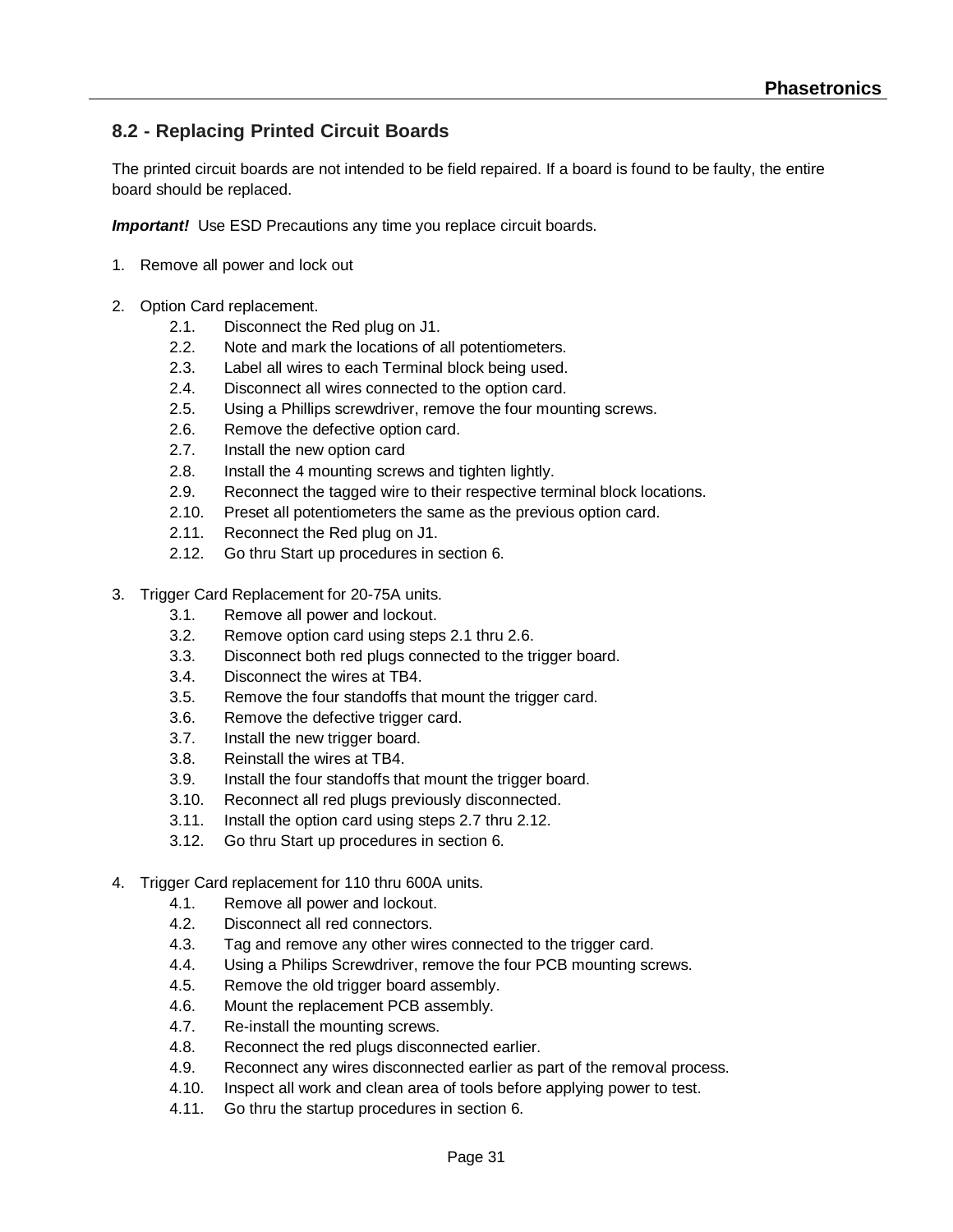### **8.3 Replacing SCR Devices**

The SCRs utilized in the **1P1 series** are not field serviceable. If you have determined a failed SCR has occurred, please contact the Phasetronics Return Material Department for a return Material Authorization Request Form or a factory authorized repair center for assistance.

#### **8.4 Bench Calibration Procedure**

All 1P1 units are factory calibrated for 0 to 100% proportional control. The following procedures can be used to restore the factory alignment if you encounter a situation where all the potentiometers on the 1P1 have been misadjusted due to field calibration attempts and normal control of the unit has been lost.

#### **Equipment and Items required:**

- 1: Digital Volt/Ohm Meter
- 2: Linear Resistance Taper Potentiometer.10K ohm, 2 watt
- 3: Automatic signal Generator: 4 20mA
- 4: Small Flat Blade Screw Driver.
- 5: Dummy load capable of the units rated voltage.

**Example:** Use 4pcs 100W, 120v incandescent lamps in series for a 480v unit or 2 in series for a 208- 240v unit. Lamps are preferred to provide visual confirmation but are not mandatory. Any resistive load that is capable of the unit's voltage is acceptable.

#### **8.4.1 Basic Calibration Option B**

- 1. Connect the line power and dummy load per section 4.1
- 2. Connect the manual potentiometer and Automatic control signal per section 4.2.
- 3. Verify the manual pot and automatic signal are at minimum.
- 4. Preset R12 fully counterclockwise.
- 5. Preset R15 fully counter clockwise.
- 6. Preset R31 fully counter clockwise.
- 7. Set the digital volt meter to AC volts and connect it to the T1 and L2 terminals.
- 8. Energize the unit and verify there is a minimal output voltage from the unit.
- 9. Adjust "Offset" pot R12 slowly clockwise until the output is offset to basically zero volts.
- 10. Increase the 10 K Manual Potentiometer to maximum.
- 11. Adjust the Feedback Pot R31 slowly clockwise to increase the output voltage to max.
- 12. Adjust R31 slightly counter clockwise to reduce the max output voltage by about 1vac.
- 13. Slowly decrease the manual pot to min and verify the unit output follows the command.
- 14. Slowly swing the manual pot from min to max and back to verify the unit follows.
- 15. Increase the automatic signal (4-20ma) to maximum.
- 16. Slowly adjust the "Gain" pot R15 clockwise to increase the units output to maximum.
- 17. Decrease the automatic signal to 90% and verify the output voltage dropped as well.
- 18. If the output voltage did not decrease, repeat steps 14 thru 16.
- 19. Decrease the automatic signal to zero (0%)
- 20. Verify the units output voltage is again at the minimum (Zero) level.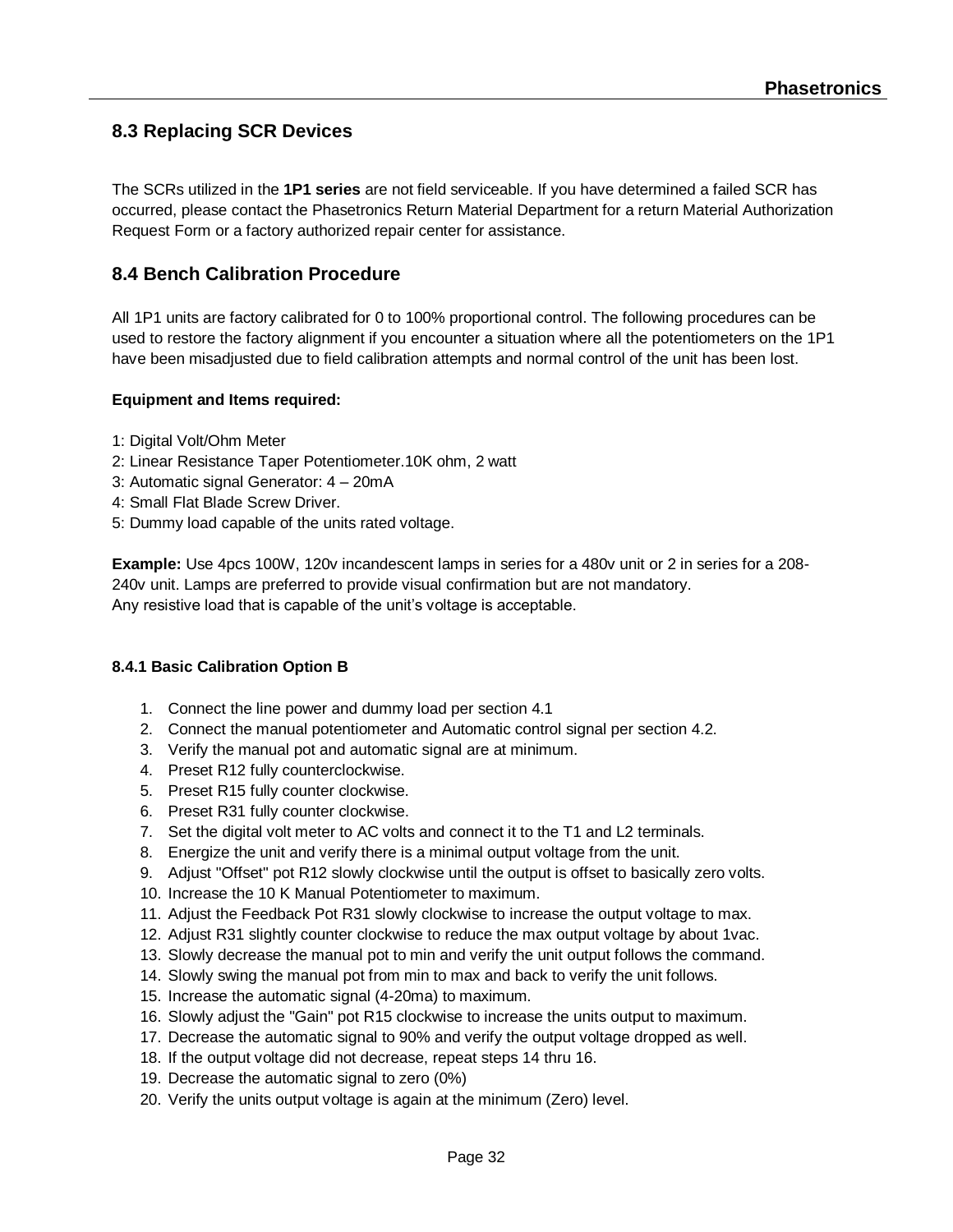- 21. If needed adjust the offset pot R12 slightly clockwise to "zero" the units output.
- 22. Monitor the output voltage and verify the automatic signal has correct control by spanning it form minimum to maximum.
- 23. Adjust the manual pot to maximum.
- 24. Remove power from the unit and wait 5 seconds.
- 25. Apply power and verify the soft start is ramping the output voltage.
- 26. Remove power and adjust R46 as needed for appropriate ramp rate.
- 27. Repeat steps 24 thru 26 as needed to adjust ramp rate.
- 28. Reduce all command signals to minimum and remove power from the unit.
- 29. Disconnect all control signals and metering devices.
- 30. The basic calibration is now completed.
- 31. END PROCEDURE.

#### **8.4.2 Calibration with Option KB**

- 1. Connect the line power and dummy load per section 4.1
- 2. Connect the manual potentiometer and Automatic control signal per section 4.2.
- 3. Verify the manual pot and automatic signal are at minimum.
- 4. Preset option board pots P1 midrange, P2 fully counter clockwise and P3 fully clockwise.
- 5. Set the digital volt meter to AC volts and connect it to the T1 and L2 terminals.
- 6. Energize the unit
- 7. Adjust pot P1 slowly clockwise until the unit has output.
- 8. Monitor the output voltage and adjust P1 slowly counter clockwise to zero the unit output.
- 9. Slowly increase the manual pot to max and verify the unit output follows the command.
- 10. Monitor the output voltage and adjust pot P3 counter clockwise to increase the unit output to maximum.
- 11. Slowly decrease the manual pot to minimum.
- 12. Adjust P1 as needed to zero the units output again.
- 13. Increase the manual pot to max and verify the unit output follows the command.
- 14. Decrease the manual pot slightly and verify the unit output follows. If not, repeat steps 9 thru 11.
- 15. Decrease the manual pot to minimum.
- 16. Increase the automatic signal (4-20ma) to maximum.
- 17. Slowly Adjust the P2 Gain pot clockwise to increase the units output to maximum.
- 18. Slowly adjust P2 counter clockwise to reduce the output voltage by about 1vac.
- 19. Decrease the automatic signal to 90% and verify the output voltage dropped as well.
- 20. Decrease the automatic signal to zero (0%)
- 21. Verify the units output voltage is again at the minimum level.
- 22. If needed adjust the offset pot P1, accordingly to "zero" the units output.
- 23. Monitor the output voltage and verify the manual pot has correct control by spanning it from minimum to maximum and back to minimum.
- 24. Monitor the output voltage and verify the automatic signal has correct control by spanning it form minimum to maximum and back to minimum.
- 25. Adjust the manual pot to maximum.
- 26. Remove power from the unit and wait 5 seconds.
- 27. Apply power and verify the soft start is ramping the output voltage.
- 28. Remove power and adjust P5 clockwise to increase, or counter clockwise to decrease the soft start ramp time as needed.
- 29. Repeat steps 27 & 28 as needed to dial in the desired Power On Soft Start Time.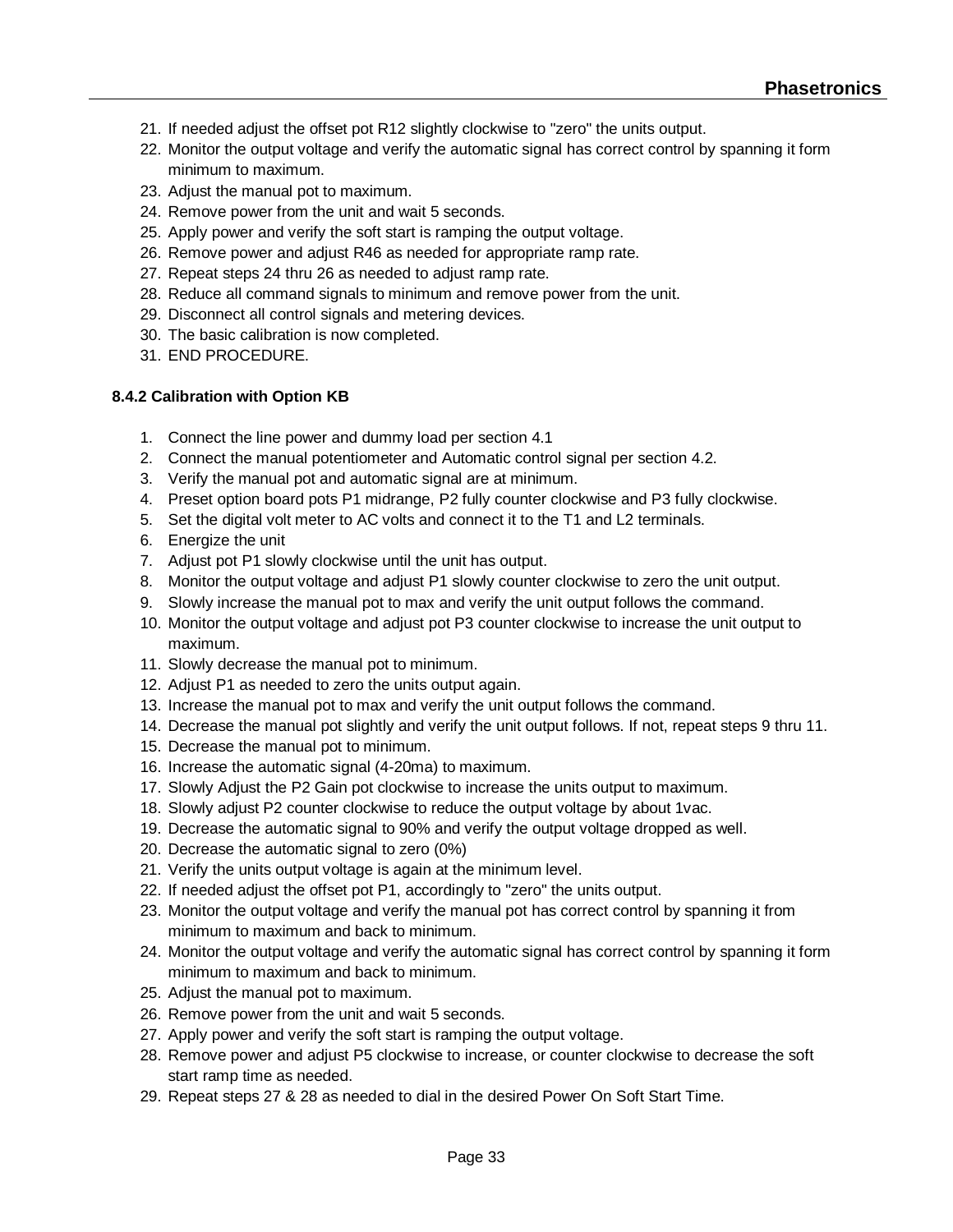- 30. Reduce all command signals to minimum and remove power from the unit.
- 31. Disconnect all control signals and metering devices.
- 32. The basic calibration is complete.
- 33. END PROCEDURE